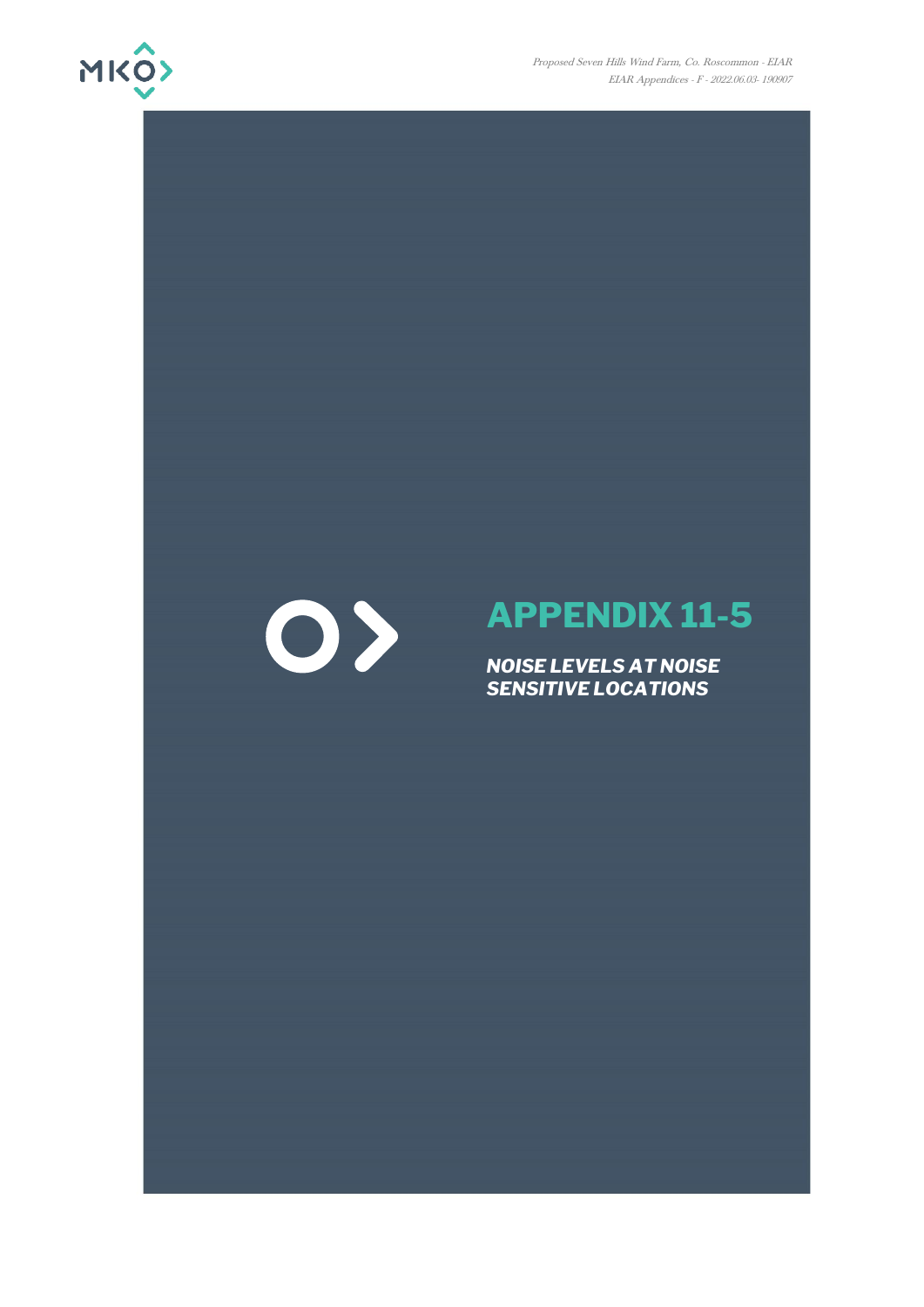## APPENDIX 11-5 OMNI-DIRECTIONAL NOISE PREDICTIONS

The following table presented the results of the omni-directional noise predictions for the Seven Hills Wind Farm.

| Noise Level, dB LA90 at Standardised Wind Speed, m/s |                         |                |          |                |          |          |
|------------------------------------------------------|-------------------------|----------------|----------|----------------|----------|----------|
| <b>Location</b>                                      | $\overline{\mathbf{4}}$ | 5 <sup>1</sup> | 6        | $\overline{7}$ | 8        | 9        |
| H001                                                 | 20.4                    | 24.3           | 28.0     | 29.0           | 29.0     | 28.7     |
| H002                                                 | 20.6                    | 24.5           | 28.3     | 29.3           | $29.2\,$ | 29.0     |
| H003                                                 | 22.3                    | $26.2\,$       | $29.9\,$ | 30.9           | 30.9     | $30.7\,$ |
| H004                                                 | 23.5                    | 27.4           | 31.1     | 32.1           | 32.1     | 31.9     |
| H005                                                 | 24.7                    | 28.6           | 32.3     | 33.3           | 33.3     | 33.1     |
| H006                                                 | $25.2\,$                | 29.1           | 32.8     | 33.8           | 33.8     | 33.6     |
| H007                                                 | 27.3                    | $31.2\,$       | $34.9\,$ | 35.9           | $35.9\,$ | 35.7     |
| H008                                                 | 28.8                    | 32.7           | 36.4     | 37.4           | 37.4     | $37.2\,$ |
| H009                                                 | $27.8\,$                | 31.7           | $35.4\,$ | 36.4           | 36.4     | 36.2     |
| H010                                                 | 27.7                    | 31.6           | 35.3     | 36.3           | 36.3     | 36.1     |
| H011                                                 | 27.6                    | 31.5           | $35.2\,$ | 36.2           | 36.2     | 36.0     |
| H012                                                 | 27.2                    | 31.2           | $34.9\,$ | 35.9           | $35.8\,$ | 35.7     |
| H013                                                 | 27.4                    | 31.3           | $35.0\,$ | 36.0           | $35.9\,$ | 35.8     |
| H014                                                 | 26.8                    | 30.7           | $34.4\,$ | $35.4\,$       | 35.4     | $35.2\,$ |
| H015                                                 | 27.1                    | 31.0           | 34.7     | 35.7           | 35.7     | $35.5\,$ |
| H016                                                 | 27.7                    | 31.6           | 35.3     | 36.3           | 36.3     | 36.2     |
| H017                                                 | 27.5                    | 31.4           | 35.1     | 36.1           | 36.1     | 36.0     |
| H018                                                 | 26.0                    | $29.9\,$       | 33.6     | 34.6           | $34.5\,$ | $34.4\,$ |
| H019                                                 | 25.6                    | $29.5\,$       | 33.2     | 34.2           | 34.2     | 34.0     |
| H020                                                 | 26.0                    | 29.9           | 33.6     | 34.6           | 34.6     | $34.4\,$ |
| H021                                                 | 24.1                    | 28.0           | $31.7\,$ | 32.7           | 32.7     | $32.5\,$ |
| H <sub>022</sub>                                     | 23.9                    | 27.8           | $31.5\,$ | $32.5\,$       | $32.5\,$ | $32.3\,$ |
| H023                                                 | $23.4\,$                | 27.3           | 31.0     | $32.0\,$       | 32.0     | $31.8\,$ |
| H024                                                 | $23.2\,$                | 27.1           | $30.8\,$ | 31.8           | 31.8     | 31.6     |
| H025                                                 | 23.0                    | 26.9           | $30.6\,$ | $31.6\,$       | 31.6     | $31.4\,$ |
| H026                                                 | 22.6                    | 26.5           | $30.2\,$ | 31.2           | 31.2     | 30.9     |
| H027                                                 | $22.5\,$                | 26.4           | 30.1     | 31.1           | 31.1     | $30.9\,$ |
| H028                                                 | 22.4                    | 26.3           | 30.0     | 31.0           | 30.9     | $30.7\,$ |
| H029                                                 | $22.3\,$                | $26.2\,$       | $29.9\,$ | 30.9           | $30.9\,$ | 30.7     |
| H <sub>0</sub> 30                                    | 22.1                    | 26.0           | 29.8     | 30.8           | 30.7     | 30.5     |
| H031                                                 | 22.1                    | 26.0           | 29.7     | 30.7           | 30.7     | 30.4     |
| H <sub>0</sub> 32                                    | 21.9                    | 25.9           | 29.6     | $30.6\,$       | 30.5     | 30.3     |
| H033                                                 | 22.1                    | 26.0           | 29.7     | 30.7           | 30.7     | $30.5\,$ |
| H034                                                 | 22.1                    | 26.0           | 29.7     | 30.7           | 30.7     | 30.5     |
| H <sub>0</sub> 35                                    | 22.1                    | 26.0           | 29.7     | 30.7           | 30.7     | $30.5\,$ |
| H036                                                 | 22.1                    | 26.0           | 29.7     | 30.7           | 30.7     | 30.5     |
| H037                                                 | 22.1                    | 26.0           | 29.8     | $30.8\,$       | 30.7     | $30.5\,$ |
| H038                                                 | 22.0                    | 25.9           | 29.6     | 30.6           | 30.5     | 30.3     |
| H039                                                 | 22.1                    | 26.0           | 29.7     | 30.7           | 30.7     | 30.5     |

*Table Error! No text of specified style in document.A-1 Omni Directional Predicted Noise Levels*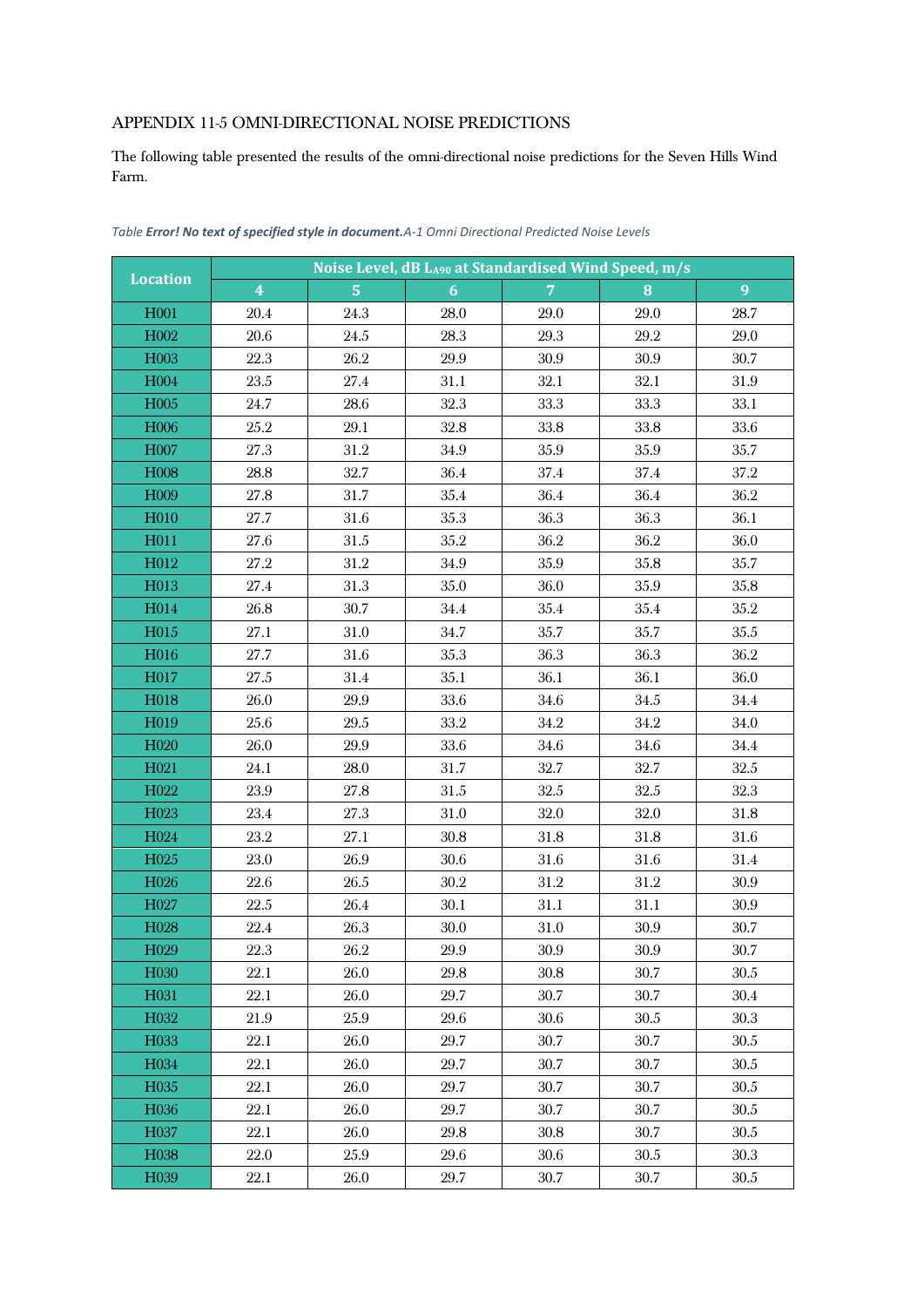| <b>Location</b>                        |                         | Noise Level, dB LA90 at Standardised Wind Speed, m/s |              |                |              |              |  |  |  |
|----------------------------------------|-------------------------|------------------------------------------------------|--------------|----------------|--------------|--------------|--|--|--|
|                                        | $\overline{\mathbf{4}}$ | $\overline{5}$                                       | 6            | $\overline{7}$ | 8            | 9            |  |  |  |
| H040                                   | 22.3                    | 26.2                                                 | 29.9         | 30.9           | 30.9         | 30.7         |  |  |  |
| H041                                   | 22.1                    | 26.0                                                 | 29.8         | 30.8           | 30.7         | $30.5\,$     |  |  |  |
| H042                                   | $22.2\,$                | 26.1                                                 | 29.8         | $30.8\,$       | $30.8\,$     | $30.5\,$     |  |  |  |
| H043                                   | 22.5                    | 26.4                                                 | 30.1         | 31.1           | 31.0         | $30.8\,$     |  |  |  |
| H044                                   | 22.9                    | 26.8                                                 | $30.5\,$     | 31.5           | $31.5\,$     | 31.3         |  |  |  |
| H045                                   | $23.2\,$                | 27.1                                                 | 30.8         | 31.8           | 31.8         | 31.6         |  |  |  |
| H046                                   | $25.2\,$                | 29.1                                                 | $32.8\,$     | $33.8\,$       | 33.8         | 33.6         |  |  |  |
| H047                                   | 25.6                    | $29.5\,$                                             | 33.2         | 34.2           | 34.1         | 34.0         |  |  |  |
| H048                                   | $25.3\,$                | $29.2\,$                                             | $32.9\,$     | 33.9           | 33.9         | 33.7         |  |  |  |
| H049                                   | 24.4                    | 28.3                                                 | 32.0         | 33.0           | 32.9         | 32.7         |  |  |  |
| H050                                   | 24.3                    | 28.2                                                 | 31.9         | 32.9           | 32.8         | 32.6         |  |  |  |
| H051                                   | 23.7                    | 27.6                                                 | $31.3\,$     | 32.3           | $32.3\,$     | 32.0         |  |  |  |
| H052                                   | 23.9                    | 27.8                                                 | 31.5         | 32.5           | $32.5\,$     | 32.3         |  |  |  |
| H053                                   | 24.0                    | 27.9                                                 | 31.6         | 32.6           | $32.6\,$     | 32.4         |  |  |  |
| H054                                   | 24.1                    | 28.0                                                 | 31.7         | 32.7           | 32.7         | $32.5\,$     |  |  |  |
| H055                                   | $24.2\,$                | 28.1                                                 | $31.8\,$     | 32.8           | 32.8         | 32.6         |  |  |  |
| H056                                   | 24.3                    | 28.2                                                 | 31.9         | $32.9\,$       | 32.9         | 32.7         |  |  |  |
| H057                                   | $24.4\,$                | 28.3                                                 | 32.0         | 33.0           | 33.0         | 32.8         |  |  |  |
| H058                                   | 24.5                    | 28.4                                                 | 32.1         | 33.1           | 33.1         | 32.9         |  |  |  |
| H059                                   | $25.4\,$                | 29.3                                                 | 33.0         | 34.0           | 34.0         | 33.8         |  |  |  |
| H060                                   | 26.7                    | 30.6                                                 | $34.3\,$     | 35.3           | 35.3         | 35.1         |  |  |  |
| H061                                   | 27.8                    | 31.7                                                 | $35.4\,$     | 36.4           | 36.3         | $36.2\,$     |  |  |  |
| H062                                   | $28.8\,$                | 32.7                                                 | 36.4         | 37.4           | 37.3         | 37.2         |  |  |  |
| H063                                   | 27.8                    | 31.8                                                 | $35.5\,$     | 36.5           | 36.4         | 36.3         |  |  |  |
| H064                                   | 26.6                    | 30.5                                                 | $34.2\,$     | $35.2\,$       | $35.2\,$     | $35.0\,$     |  |  |  |
| H065                                   | 26.9                    | 30.8                                                 | $34.5\,$     | 35.5           | 35.5         | 35.3         |  |  |  |
| H066                                   | $24.9\,$                | 28.8                                                 | $32.5\,$     | $33.5\,$       | 33.5         | 33.3         |  |  |  |
| H067                                   | 24.6                    | $28.5\,$                                             | $32.2\,$     | 33.2           | 33.2         | $33.0\,$     |  |  |  |
| H068                                   | $24.9\,$                | $28.9\,$                                             | 32.6         | 33.6           | $33.5\,$     | $33.4\,$     |  |  |  |
| H <sub>069</sub>                       | 23.7                    | 27.6                                                 | 31.3         | 32.3           | 32.3         | 32.1         |  |  |  |
| H <sub>0</sub> 70                      | 24.3                    | 28.2                                                 | 31.9         | 32.9           | 32.9         | 32.7         |  |  |  |
| H <sub>0</sub> 71                      | 23.5                    | 27.4                                                 | 31.1         | 32.1           | 32.1         | $31.9\,$     |  |  |  |
| H072                                   | 23.4                    | 27.3                                                 | 31.0         | 32.0           | 32.0         | 31.8         |  |  |  |
| H <sub>0</sub> 73<br>H <sub>0</sub> 74 | 23.3<br>23.2            | 27.2<br>27.1                                         | 30.9<br>30.8 | 31.9<br>31.8   | 31.9<br>31.8 | 31.7<br>31.6 |  |  |  |
| H075                                   | 22.7                    | 26.6                                                 | 30.3         | 31.3           | 31.3         | 31.1         |  |  |  |
| H076                                   | $22.8\,$                | 26.7                                                 |              | $31.4\,$       |              | $31.2\,$     |  |  |  |
| H077                                   | 22.6                    | 26.5                                                 | 30.4<br>30.3 | 31.3           | 31.4<br>31.2 | 31.0         |  |  |  |
| H <sub>0</sub> 78                      | 22.1                    | 26.0                                                 | 29.8         | 30.8           | 30.7         | 30.5         |  |  |  |
| H079                                   | 22.7                    | 26.6                                                 | 30.4         | 31.4           | 31.3         | 31.1         |  |  |  |
| H <sub>0</sub> 80                      | 22.0                    | 25.9                                                 | 29.6         | 30.6           | 30.6         | 30.4         |  |  |  |
| H081                                   | 21.5                    | 25.4                                                 | 29.1         | 30.1           | 30.1         | 29.9         |  |  |  |
| H082                                   | $21.2\,$                | 25.1                                                 | 28.9         | 29.9           | 29.8         | 29.6         |  |  |  |
| H <sub>0</sub> 83                      | $21.0\,$                | 25.0                                                 | 28.7         | 29.7           | 29.6         | 29.4         |  |  |  |
| H084                                   | 20.8                    | 24.7                                                 | 28.4         | 29.4           | 29.4         | 29.2         |  |  |  |
|                                        |                         |                                                      |              |                |              |              |  |  |  |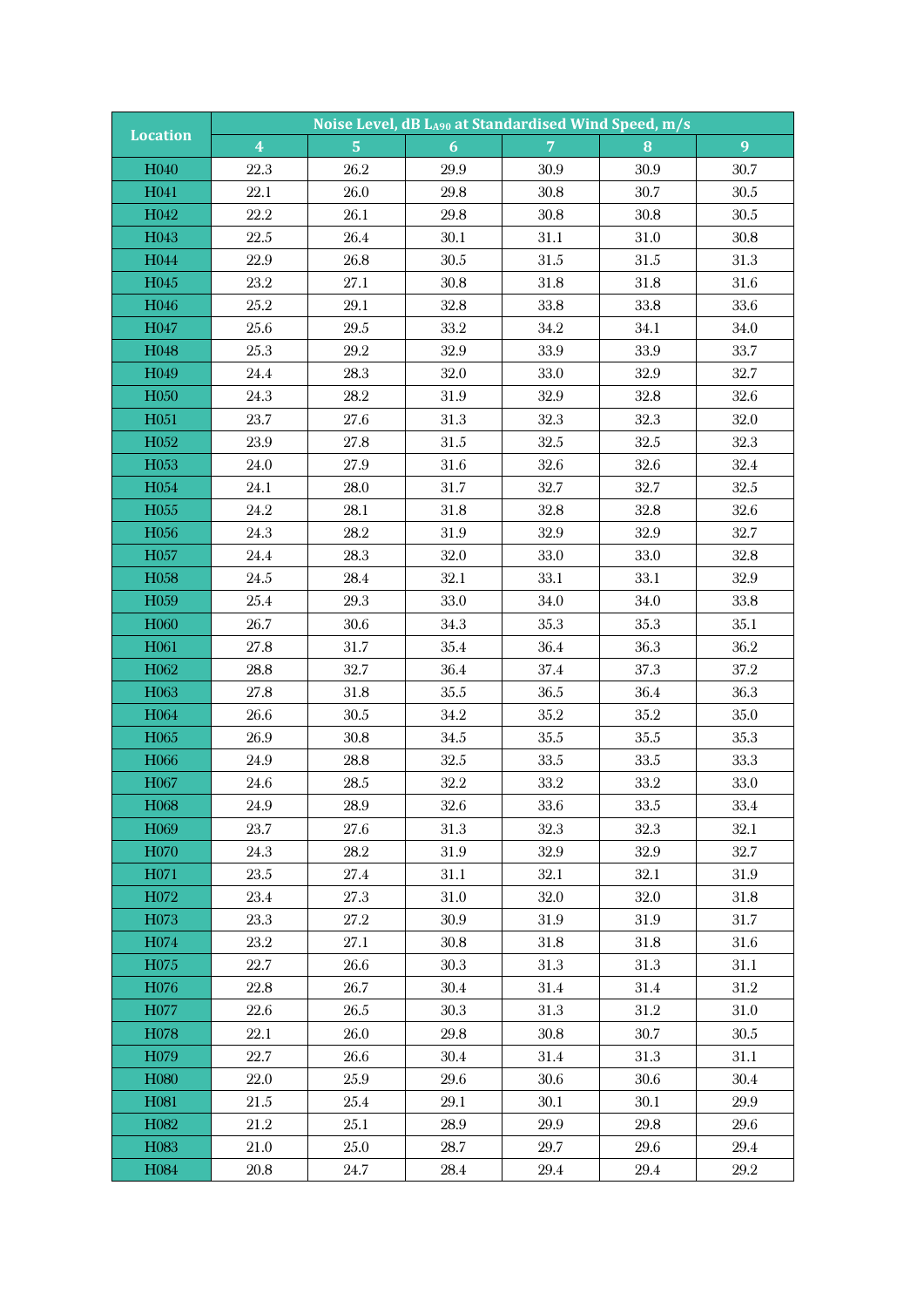| Noise Level, dB LA90 at Standardised Wind Speed, m/s<br><b>Location</b> |                         |                  |              |                |              |              |  |
|-------------------------------------------------------------------------|-------------------------|------------------|--------------|----------------|--------------|--------------|--|
|                                                                         | $\overline{\mathbf{4}}$ | $\overline{5}$   | 6            | 7 <sup>°</sup> | 8            | 9            |  |
| H085                                                                    | 21.1                    | 25.0             | 28.7         | 29.7           | 29.7         | $29.5\,$     |  |
| H086                                                                    | $21.5\,$                | $25.4\,$         | $29.1\,$     | 30.1           | 30.1         | $29.9\,$     |  |
| H087                                                                    | $21.5\,$                | $25.4\,$         | 29.1         | 30.1           | 30.1         | 29.9         |  |
| H088                                                                    | 22.3                    | 26.2             | 29.9         | 30.9           | 30.9         | 30.6         |  |
| H089                                                                    | 22.4                    | 26.3             | 30.0         | 31.0           | 31.0         | 30.8         |  |
| H090                                                                    | 22.6                    | 26.5             | $30.2\,$     | 31.2           | 31.2         | 31.0         |  |
| H091                                                                    | 22.7                    | 26.6             | 30.3         | $31.3\,$       | $31.2\,$     | 31.0         |  |
| H092                                                                    | 22.8                    | 26.7             | 30.4         | 31.4           | 31.4         | 31.2         |  |
| H093                                                                    | $22.6\,$                | $26.5\,$         | $30.2\,$     | $31.2\,$       | $31.2\,$     | 31.0         |  |
| H094                                                                    | 22.5                    | 26.4             | 30.1         | 31.1           | 31.0         | 30.8         |  |
| H095                                                                    | 21.8                    | 25.7             | $29.4\,$     | 30.4           | 30.4         | $30.2\,$     |  |
| H096                                                                    | $22.6\,$                | $26.5\,$         | $30.2\,$     | $31.2\,$       | 31.2         | 31.0         |  |
| H097                                                                    | $24.0\,$                | 27.9             | 31.6         | 32.6           | 32.6         | 32.4         |  |
| H098                                                                    | $23.8\,$                | 27.7             | 31.4         | $32.4\,$       | 32.4         | 32.1         |  |
| H099                                                                    | 24.0                    | 27.9             | 31.6         | 32.6           | $32.5\,$     | 32.3         |  |
| H100                                                                    | 24.3                    | $28.2\,$         | $31.9\,$     | 32.9           | 32.9         | 32.7         |  |
| H <sub>101</sub>                                                        | 24.8                    | 28.7             | 32.4         | 33.4           | 33.4         | $33.2\,$     |  |
| H102                                                                    | $24.8\,$                | 28.7             | $32.5\,$     | $33.5\,$       | 33.4         | $33.2\,$     |  |
| H103                                                                    | 24.6                    | $28.5\,$         | $32.2\,$     | 33.2           | 33.2         | 33.0         |  |
| H104                                                                    | 25.0                    | 28.9             | 32.6         | 33.6           | 33.6         | 33.4         |  |
| H105                                                                    | 25.1                    | 29.0             | 32.7         | 33.7           | 33.6         | $33.5\,$     |  |
| H106                                                                    | $25.0\,$                | 28.9             | 32.6         | 33.6           | $33.6\,$     | 33.4         |  |
| H107                                                                    | $25.0\,$                | 28.9             | 32.7         | 33.7           | 33.6         | 33.4         |  |
| H108                                                                    | 25.0                    | 28.9             | 32.7         | 33.7           | 33.6         | 33.4         |  |
| H109                                                                    | $24.9\,$                | 28.8             | $32.5\,$     | 33.5           | 33.5         | 33.3         |  |
| H110                                                                    | 24.9                    | 28.8             | $32.5\,$     | 33.5           | 33.5         | 33.3         |  |
| H111                                                                    | $25.0\,$                | $28.9\,$         | 32.6         | $33.6\,$       | 33.5         | 33.3         |  |
| H112                                                                    | 24.9                    | 28.8             | $32.5\,$     | 33.5           | 33.5         | $33.3\,$     |  |
| H113                                                                    | $24.9\,$                | $28.9\,$         | 32.6         | 33.6           | $33.5\,$     | $33.3\,$     |  |
| H114                                                                    | 25.1                    | 29.0             | 32.7         | 33.7           | 33.6         | 33.4         |  |
| H115                                                                    | 25.0                    | 28.9             | 32.6         | 33.6           | 33.6         | 33.4         |  |
| H116                                                                    | 25.1                    | 29.0<br>$29.1\,$ | 32.8         | 33.8           | 33.7         | 33.5         |  |
| H117<br>H118                                                            | 25.2<br>25.7            | 29.6             | 32.8<br>33.3 | 33.8<br>34.3   | 33.8<br>34.3 | 33.5<br>34.1 |  |
| H119                                                                    | 25.4                    | 29.3             | 33.0         | 34.0           | 34.0         | $33.8\,$     |  |
| H120                                                                    | 25.5                    | 29.4             | 33.1         | 34.1           | 34.1         | 33.9         |  |
| H121                                                                    | 25.5                    | $29.4\,$         | 33.1         | 34.1           | 34.0         | 33.8         |  |
| H122                                                                    | 26.0                    | 29.9             | 33.6         | 34.7           | 34.6         | 34.4         |  |
| H <sub>123</sub>                                                        | 27.6                    | 31.5             | $35.2\,$     | 36.2           | 36.1         | 36.0         |  |
| H124                                                                    | 27.8                    | 31.7             | 35.4         | 36.4           | 36.4         | 36.2         |  |
| H125                                                                    | 27.8                    | 31.7             | $35.4\,$     | 36.4           | 36.4         | 36.2         |  |
| H126                                                                    | 28.2                    | $32.2\,$         | 35.9         | 36.9           | 36.8         | 36.7         |  |
| H127                                                                    | 28.3                    | $32.2\,$         | 35.9         | 36.9           | 36.9         | 36.7         |  |
| H <sub>128</sub>                                                        | 27.9                    | $31.8\,$         | 35.5         | 36.5           | 36.5         | 36.3         |  |
| H129                                                                    | 28.0                    | 31.9             | 35.6         | 36.6           | 36.5         | 36.4         |  |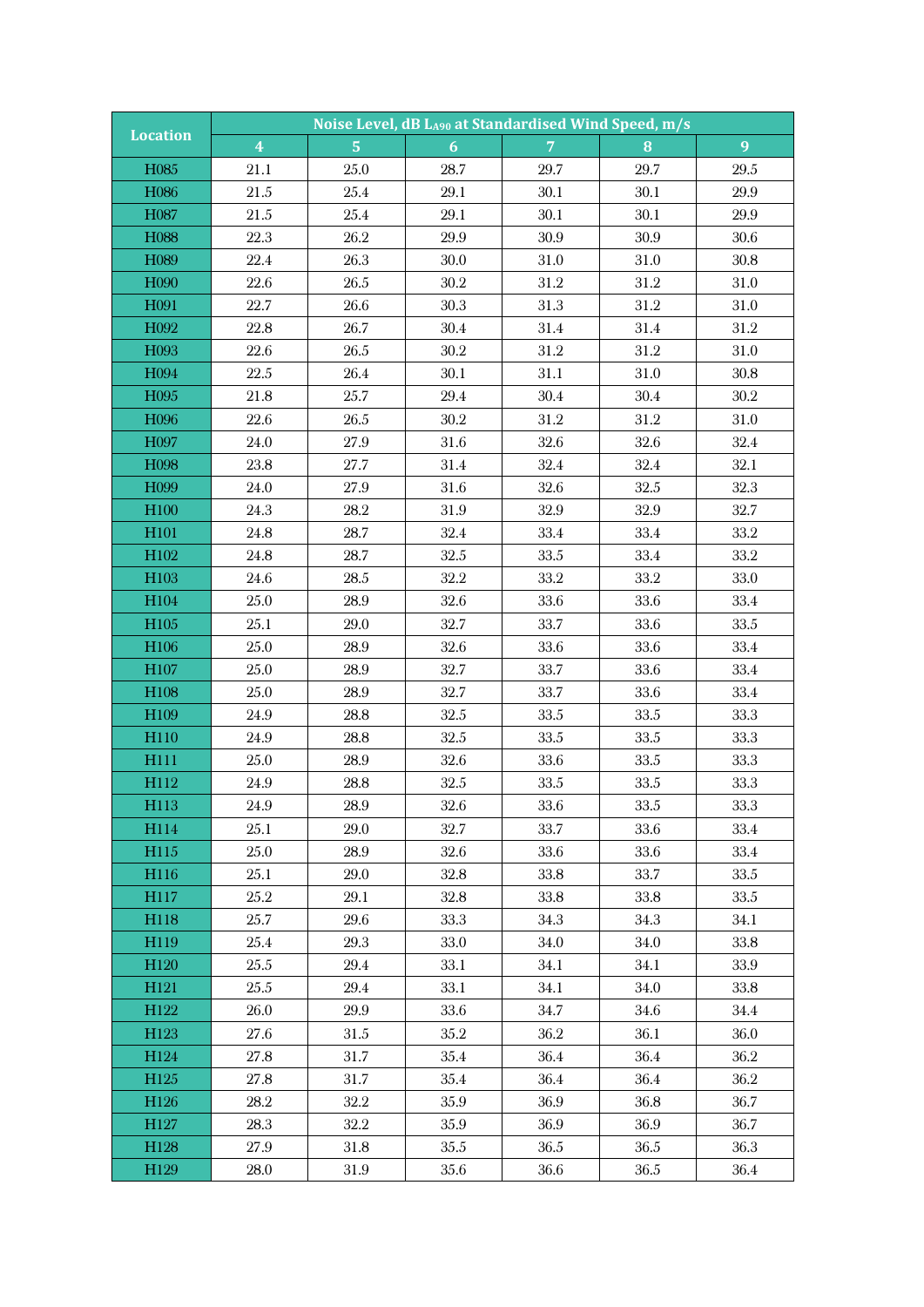| <b>Location</b>          | Noise Level, dB LA90 at Standardised Wind Speed, m/s |                  |              |                |              |              |  |  |
|--------------------------|------------------------------------------------------|------------------|--------------|----------------|--------------|--------------|--|--|
|                          | $\overline{\mathbf{4}}$                              | $\overline{5}$   | 6            | 7 <sup>1</sup> | 8            | 9            |  |  |
| H130                     | 28.4                                                 | 32.3             | 36.0         | 37.0           | 36.9         | 36.8         |  |  |
| H131                     | 28.1                                                 | 32.0             | 35.7         | 36.7           | 36.7         | $36.5\,$     |  |  |
| H132                     | $28.4\,$                                             | 32.3             | 36.0         | 37.0           | 37.0         | 36.8         |  |  |
| H133                     | 28.6                                                 | 32.5             | $36.2\,$     | $37.2\,$       | $37.2\,$     | 37.0         |  |  |
| H134                     | $28.6\,$                                             | $32.5\,$         | 36.2         | $37.2\,$       | 37.2         | 37.0         |  |  |
| H135                     | 28.7                                                 | 32.6             | 36.3         | $37.3\,$       | 37.2         | 37.1         |  |  |
| H136                     | $28.5\,$                                             | 32.4             | 36.1         | 37.1           | 37.0         | 36.9         |  |  |
| H137                     | 28.9                                                 | 32.8             | 36.5         | 37.5           | 37.5         | 37.4         |  |  |
| H138                     | $28.6\,$                                             | $32.5\,$         | 36.2         | $37.2\,$       | $37.2\,$     | 37.0         |  |  |
| H139                     | 27.8                                                 | 31.7             | $35.4\,$     | 36.4           | 36.3         | 36.2         |  |  |
| H140                     | 28.6                                                 | 32.5             | $36.2\,$     | 37.2           | $37.2\,$     | 37.1         |  |  |
| H141                     | 27.1                                                 | 31.0             | 34.7         | 35.7           | 35.7         | $35.5\,$     |  |  |
| H142                     | 27.5                                                 | 31.4             | $35.1\,$     | 36.1           | 36.1         | $35.9\,$     |  |  |
| H143                     | $26.8\,$                                             | 30.7             | $34.4\,$     | $35.4\,$       | 35.4         | $35.2\,$     |  |  |
| H144                     | 26.7                                                 | 30.6             | 34.3         | 35.3           | 35.3         | 35.1         |  |  |
| H145                     | 27.3                                                 | $31.2\,$         | $34.9\,$     | $35.9\,$       | 35.9         | 35.7         |  |  |
| H146                     | 27.1                                                 | 31.0             | 34.7         | 35.7           | 35.7         | $35.5\,$     |  |  |
| H147                     | $26.9\,$                                             | $30.8\,$         | $34.5\,$     | $35.5\,$       | $35.5\,$     | $35.4\,$     |  |  |
| H148                     | 26.1                                                 | 30.0             | 33.7         | 34.7           | 34.7         | $34.5\,$     |  |  |
| H149                     | 26.0                                                 | 29.9             | 33.6         | 34.6           | 34.6         | 34.5         |  |  |
| H150                     | 26.1                                                 | 30.0             | 33.7         | 34.7           | 34.7         | $34.5\,$     |  |  |
| H151                     | $26.4\,$                                             | $30.4\,$         | 34.1         | $35.1\,$       | $35.0\,$     | $34.9\,$     |  |  |
| H152                     | $25.4\,$                                             | 29.3             | 33.0         | $34.0\,$       | 33.9         | 33.8         |  |  |
| H153                     | $25.2\,$                                             | 29.1             | $32.8\,$     | 33.8           | 33.8         | 33.6         |  |  |
| H154                     | $24.4\,$                                             | 28.3             | 32.0         | 33.0           | 33.0         | $32.8\,$     |  |  |
| H155                     | 24.3                                                 | $28.2\,$         | 31.9         | 32.9           | 32.9         | 32.7         |  |  |
| H156                     | $24.2\,$                                             | 28.1             | $31.8\,$     | $32.8\,$       | 32.7         | 32.6         |  |  |
| H157                     | 22.1                                                 | 26.0             | 29.7         | 30.7           | 30.7         | $30.5\,$     |  |  |
| H158                     | $22.3\,$                                             | 26.2             | $29.9\,$     | $30.9\,$       | $30.8\,$     | $30.6\,$     |  |  |
| H <sub>159</sub>         | 21.0                                                 | 24.9             | 28.6         | 29.6           | 29.6         | 29.4         |  |  |
| H160                     | 19.8                                                 | 23.7             | 27.4         | 28.4           | 28.3         | 28.1         |  |  |
| H <sub>161</sub><br>H162 | 19.4<br>18.6                                         | 23.3<br>$22.5\,$ | 27.0<br>26.2 | 28.0<br>27.2   | 28.0<br>27.2 | 27.7<br>26.9 |  |  |
| H163                     | 17.9                                                 | 21.8             | 25.5         | $26.5\,$       | 26.5         | 26.2         |  |  |
| H <sub>164</sub>         | 17.9                                                 | 21.8             | 25.5         | 26.5           | 26.5         | 26.2         |  |  |
| H165                     | 23.6                                                 | 27.5             | 31.2         | $32.2\,$       | 32.2         | 32.0         |  |  |
| H166                     | 23.2                                                 | 27.1             | 30.9         | 31.9           | 31.8         | 31.6         |  |  |
| H167                     | 27.0                                                 | 30.9             | 34.6         | 35.6           | 35.6         | 35.4         |  |  |
| H <sub>168</sub>         | 27.5                                                 | 31.4             | 35.1         | 36.1           | 36.1         | 36.0         |  |  |
| H169                     | 27.9                                                 | 31.8             | 35.5         | 36.5           | 36.5         | 36.4         |  |  |
| H170                     | 28.7                                                 | 32.6             | 36.3         | 37.3           | 37.3         | 37.1         |  |  |
| H171                     | 29.2                                                 | 33.1             | 36.8         | 37.8           | 37.8         | 37.6         |  |  |
| H172                     | 29.1                                                 | 33.0             | 36.7         | 37.7           | 37.7         | 37.6         |  |  |
| H173                     | 29.7                                                 | 33.6             | 37.3         | 38.3           | 38.3         | $38.2\,$     |  |  |
| H174                     | 28.7                                                 | 32.6             | 36.3         | 37.3           | 37.3         | 37.1         |  |  |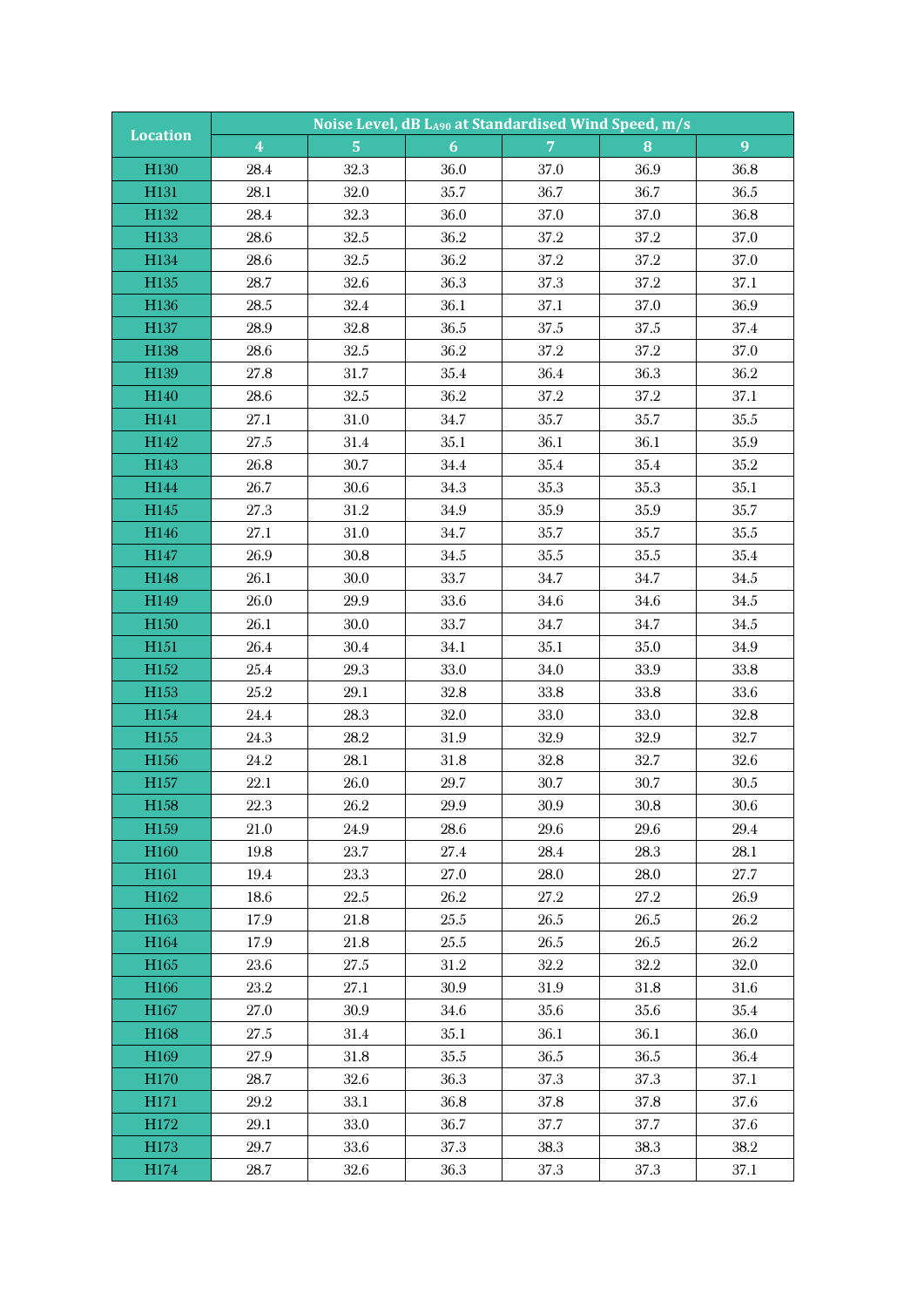| <b>Location</b>   |                         | Noise Level, dB LA90 at Standardised Wind Speed, m/s |          |                |          |          |  |  |
|-------------------|-------------------------|------------------------------------------------------|----------|----------------|----------|----------|--|--|
|                   | $\overline{\mathbf{4}}$ | $\overline{5}$                                       | 6        | $\overline{7}$ | 8        | 9        |  |  |
| H175              | 30.5                    | 34.4                                                 | 38.1     | 39.1           | 39.1     | 38.9     |  |  |
| H176              | 30.3                    | $34.2\,$                                             | 37.9     | 38.9           | 38.9     | 38.8     |  |  |
| H177              | 29.6                    | 33.5                                                 | 37.2     | 38.2           | 38.2     | 38.1     |  |  |
| H178              | 27.9                    | 31.8                                                 | $35.5\,$ | 36.5           | 36.5     | 36.4     |  |  |
| H179              | 26.8                    | 30.7                                                 | 34.4     | 35.4           | 35.4     | 35.3     |  |  |
| H180              | 26.4                    | 30.4                                                 | 34.1     | 35.1           | 35.0     | 34.9     |  |  |
| H181              | $25.9\,$                | 29.8                                                 | 33.5     | $34.5\,$       | 34.5     | 34.3     |  |  |
| H182              | 25.0                    | 28.9                                                 | 32.6     | 33.6           | 33.6     | 33.4     |  |  |
| H183              | $23.2\,$                | 27.1                                                 | 30.8     | $31.8\,$       | 31.8     | 31.6     |  |  |
| H184              | 22.7                    | 26.6                                                 | 30.3     | 31.3           | 31.3     | 31.0     |  |  |
| H185              | 22.2                    | 26.1                                                 | 29.8     | $30.8\,$       | 30.8     | 30.5     |  |  |
| H186              | 22.3                    | $26.2\,$                                             | $29.9\,$ | 30.9           | 30.9     | 30.6     |  |  |
| H187              | 23.4                    | 27.3                                                 | 31.0     | 32.0           | $32.0\,$ | 31.8     |  |  |
| H188              | $23.3\,$                | 27.2                                                 | 31.0     | 32.0           | 31.9     | 31.7     |  |  |
| H189              | 23.6                    | 27.6                                                 | 31.3     | $32.3\,$       | $32.2\,$ | 32.0     |  |  |
| H190              | $24.0\,$                | 27.9                                                 | 31.6     | $32.6\,$       | 32.6     | $32.4\,$ |  |  |
| H <sub>191</sub>  | 23.6                    | 27.5                                                 | 31.2     | $32.2\,$       | $32.2\,$ | 32.0     |  |  |
| H192              | $25.7\,$                | $29.6\,$                                             | 33.3     | 34.3           | $34.2\,$ | 34.1     |  |  |
| H193              | 20.7                    | 24.6                                                 | 28.3     | 29.3           | $29.3\,$ | 29.1     |  |  |
| H194              | 20.3                    | 24.2                                                 | 27.9     | 28.9           | 28.9     | 28.7     |  |  |
| H195              | $20.2\,$                | 24.1                                                 | 27.8     | 28.8           | 28.7     | $28.5\,$ |  |  |
| H196              | 20.1                    | 24.0                                                 | 27.7     | 28.7           | 28.7     | $28.5\,$ |  |  |
| H197              | $22.3\,$                | $26.2\,$                                             | 29.9     | 30.9           | 30.9     | 30.7     |  |  |
| H198              | 22.2                    | 26.1                                                 | 29.8     | 30.8           | 30.8     | 30.6     |  |  |
| H199              | 22.1                    | 26.0                                                 | 29.7     | 30.7           | 30.7     | $30.5\,$ |  |  |
| H <sub>200</sub>  | 21.9                    | 25.8                                                 | $29.5\,$ | $30.5\,$       | 30.4     | 30.2     |  |  |
| H <sub>201</sub>  | $20.8\,$                | 24.7                                                 | 28.4     | $29.4\,$       | 29.4     | $29.1\,$ |  |  |
| H <sub>202</sub>  | 21.7                    | 25.6                                                 | 29.3     | 30.3           | 30.3     | 30.1     |  |  |
| H <sub>203</sub>  | 21.1                    | 25.0                                                 | $28.7\,$ | $29.8\,$       | $29.7\,$ | $29.5\,$ |  |  |
| H <sub>204</sub>  | 20.2                    | 24.1                                                 | 27.8     | 28.8           | 28.8     | 28.5     |  |  |
| H <sub>205</sub>  | 19.5                    | 23.4                                                 | 27.1     | 28.1           | 28.1     | $27.8\,$ |  |  |
| H <sub>206</sub>  | 19.1                    | 23.0                                                 | 26.7     | 27.7           | 27.7     | 27.4     |  |  |
| H <sub>207</sub>  | 19.5                    | 23.4                                                 | $27.1\,$ | 28.1           | $28.1\,$ | 27.8     |  |  |
| H <sub>208</sub>  | 19.6                    | 23.5                                                 | 27.2     | $28.2\,$       | 28.2     | 28.0     |  |  |
| H <sub>209</sub>  | $21.0\,$                | 24.9                                                 | 28.6     | 29.6           | 29.6     | 29.3     |  |  |
| H <sub>210</sub>  | 21.3                    | 25.2                                                 | 29.0     | 30.0           | 29.9     | 29.7     |  |  |
| H <sub>211</sub>  | 21.7                    | 25.6                                                 | 29.3     | 30.3           | 30.3     | 30.0     |  |  |
| H <sub>212</sub>  | 22.0                    | 25.9                                                 | 29.6     | 30.6           | $30.5\,$ | 30.3     |  |  |
| H <sub>2</sub> 13 | 24.0                    | 27.9                                                 | 31.6     | 32.6           | 32.6     | $32.4\,$ |  |  |
| H <sub>214</sub>  | 25.6                    | 29.5                                                 | 33.2     | 34.2           | 34.1     | 34.0     |  |  |
| H <sub>215</sub>  | 26.9                    | 30.8                                                 | 34.5     | 35.5           | 35.5     | 35.3     |  |  |
| H <sub>216</sub>  | 26.3                    | 30.2                                                 | 33.9     | 34.9           | 34.9     | 34.7     |  |  |
| H <sub>217</sub>  | 27.3                    | 31.2                                                 | 35.0     | 36.0           | 35.9     | 35.8     |  |  |
| H <sub>218</sub>  | 28.0                    | 31.9                                                 | 35.6     | 36.6           | 36.6     | 36.4     |  |  |
| H <sub>219</sub>  | 26.7                    | 30.6                                                 | 34.3     | 35.3           | 35.3     | 35.1     |  |  |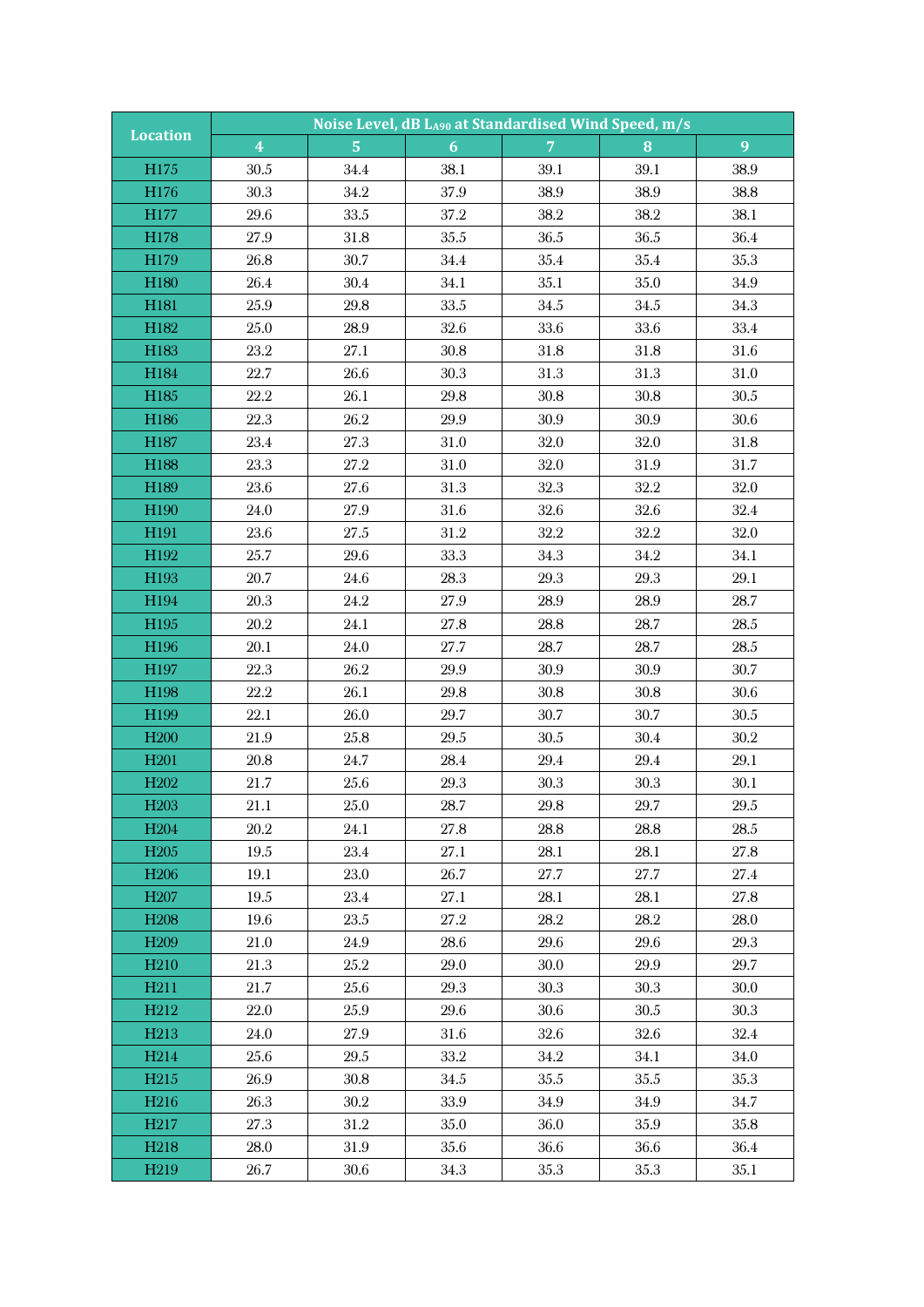|                                      | Noise Level, dB LA90 at Standardised Wind Speed, m/s |                         |                  |                |              |                |
|--------------------------------------|------------------------------------------------------|-------------------------|------------------|----------------|--------------|----------------|
| <b>Location</b>                      | $\overline{\mathbf{4}}$                              | $\overline{\mathbf{5}}$ | $\boldsymbol{6}$ | $\overline{7}$ | 8            | $\overline{9}$ |
| H <sub>220</sub>                     | 26.3                                                 | 30.2                    | 33.9             | 34.9           | 34.9         | 34.7           |
| H <sub>221</sub>                     | 26.1                                                 | 30.0                    | 33.7             | 34.7           | 34.7         | 34.5           |
| H <sub>222</sub>                     | 26.0                                                 | 29.9                    | 33.6             | 34.6           | 34.5         | 34.4           |
| H <sub>223</sub>                     | $25.6\,$                                             | $29.5\,$                | $33.2\,$         | $34.2\,$       | 34.2         | 34.0           |
| H <sub>224</sub>                     | 25.2                                                 | $29.1\,$                | 32.8             | 33.8           | 33.8         | 33.6           |
| H <sub>225</sub>                     | 25.8                                                 | 29.7                    | 33.4             | 34.4           | 34.4         | 34.2           |
| H <sub>226</sub>                     | $25.1\,$                                             | 29.0                    | 32.7             | 33.7           | 33.7         | 33.5           |
| H <sub>227</sub>                     | 25.1                                                 | 29.0                    | 32.8             | 33.8           | 33.7         | 33.5           |
| H <sub>228</sub>                     | $25.2\,$                                             | 29.1                    | 32.8             | 33.8           | 33.8         | 33.6           |
| H <sub>229</sub>                     | 25.2                                                 | 29.1                    | 32.8             | 33.8           | 33.7         | $33.5\,$       |
| H <sub>230</sub>                     | 21.1                                                 | 25.0                    | 28.7             | 29.7           | 29.7         | $29.5\,$       |
| H <sub>231</sub>                     | 22.1                                                 | 26.0                    | 29.7             | 30.7           | 30.7         | 30.5           |
| H <sub>232</sub>                     | 22.3                                                 | 26.2                    | 29.9             | 30.9           | 30.9         | 30.7           |
| H <sub>233</sub>                     | 25.0                                                 | 28.9                    | 32.6             | 33.6           | 33.5         | 33.4           |
| H <sub>234</sub>                     | 22.8                                                 | 26.7                    | 30.4             | 31.5           | 31.4         | 31.2           |
| H <sub>235</sub>                     | 21.7                                                 | 25.6                    | $29.3\,$         | 30.3           | 30.3         | 30.1           |
| H <sub>236</sub>                     | 21.3                                                 | 25.2                    | 29.0             | 30.0           | 29.9         | 29.7           |
| H <sub>237</sub>                     | $20.8\,$                                             | 24.7                    | 28.4             | 29.4           | 29.4         | 29.2           |
| H <sub>238</sub>                     | 20.3                                                 | 24.2                    | 28.0             | 29.0           | 28.9         | 28.7           |
| H <sub>239</sub>                     | 21.1                                                 | 25.0                    | 28.7             | 29.7           | 29.7         | $29.5\,$       |
| H <sub>240</sub>                     | 21.9                                                 | $25.8\,$                | $29.5\,$         | $30.5\,$       | 30.5         | 30.3           |
| H <sub>241</sub>                     | 22.7                                                 | 26.6                    | 30.4             | 31.4           | 31.3         | 31.1           |
| H <sub>242</sub>                     | 23.1                                                 | 27.0                    | 30.7             | 31.7           | 31.7         | $31.5\,$       |
| H <sub>243</sub>                     | 23.5                                                 | 27.4                    | 31.1             | 32.1           | 32.1         | 31.9           |
| H <sub>244</sub>                     | 23.6                                                 | 27.5                    | 31.2             | $32.2\,$       | $32.2\,$     | 32.0           |
| H <sub>245</sub>                     | 23.7                                                 | 27.6                    | 31.3             | 32.3           | 32.3         | 32.1           |
| H <sub>246</sub>                     | $23.1\,$                                             | 27.0                    | 30.7             | 31.7           | 31.6         | 31.4           |
| H <sub>247</sub>                     | 22.6                                                 | 26.6                    | 30.3             | 31.3           | 31.2         | 31.0           |
| H <sub>248</sub>                     | $22.5\,$                                             | 26.5                    | $30.2\,$         | $31.2\,$       | 31.1         | 30.9           |
| H <sub>249</sub>                     | 22.3                                                 | 26.2                    | 29.9             | 30.9           | $30.8\,$     | 30.6           |
| H <sub>250</sub>                     | 21.8                                                 | 25.7                    | 29.4             | 30.4           | 30.3         | 30.1           |
| H <sub>251</sub>                     | 22.7                                                 | 26.6                    | 30.3             | 31.3           | 31.3         | 31.1           |
| H <sub>252</sub><br>H <sub>253</sub> | 21.6<br>22.4                                         | 25.5<br>26.3            | 29.2<br>30.0     | 30.2<br>31.0   | 30.2<br>31.0 | 30.0<br>30.7   |
| H <sub>254</sub>                     | 23.4                                                 | 27.3                    | 31.0             | 32.0           | 32.0         | 31.7           |
| H <sub>255</sub>                     | 25.4                                                 | 29.3                    | 33.0             | 34.0           | 34.0         | 33.8           |
| H <sub>256</sub>                     | 29.8                                                 | 33.7                    | 37.4             | 38.4           | 38.4         | 38.3           |
| H <sub>257</sub>                     | 30.0                                                 | 33.9                    | 37.7             | 38.7           | 38.6         | $38.5\,$       |
| H <sub>258</sub>                     | 31.3                                                 | 35.2                    | 38.9             | 39.9           | 39.8         | 39.7           |
| H <sub>259</sub>                     | 31.1                                                 | 35.0                    | 38.7             | 39.7           | 39.7         | $39.6\,$       |
| H <sub>260</sub>                     | 30.7                                                 | 34.6                    | 38.3             | 39.3           | 39.3         | 39.1           |
| H <sub>261</sub>                     | 30.5                                                 | 34.4                    | 38.1             | 39.1           | 39.0         | 38.9           |
| H <sub>262</sub>                     | 30.0                                                 | 33.9                    | 37.6             | 38.6           | 38.6         | 38.4           |
| H <sub>263</sub>                     | 30.3                                                 | 34.2                    | 37.9             | 38.9           | 38.8         | 38.7           |
| H <sub>264</sub>                     | $22.5\,$                                             | 26.4                    | 30.1             | 31.1           | 31.0         | 30.8           |
|                                      |                                                      |                         |                  |                |              |                |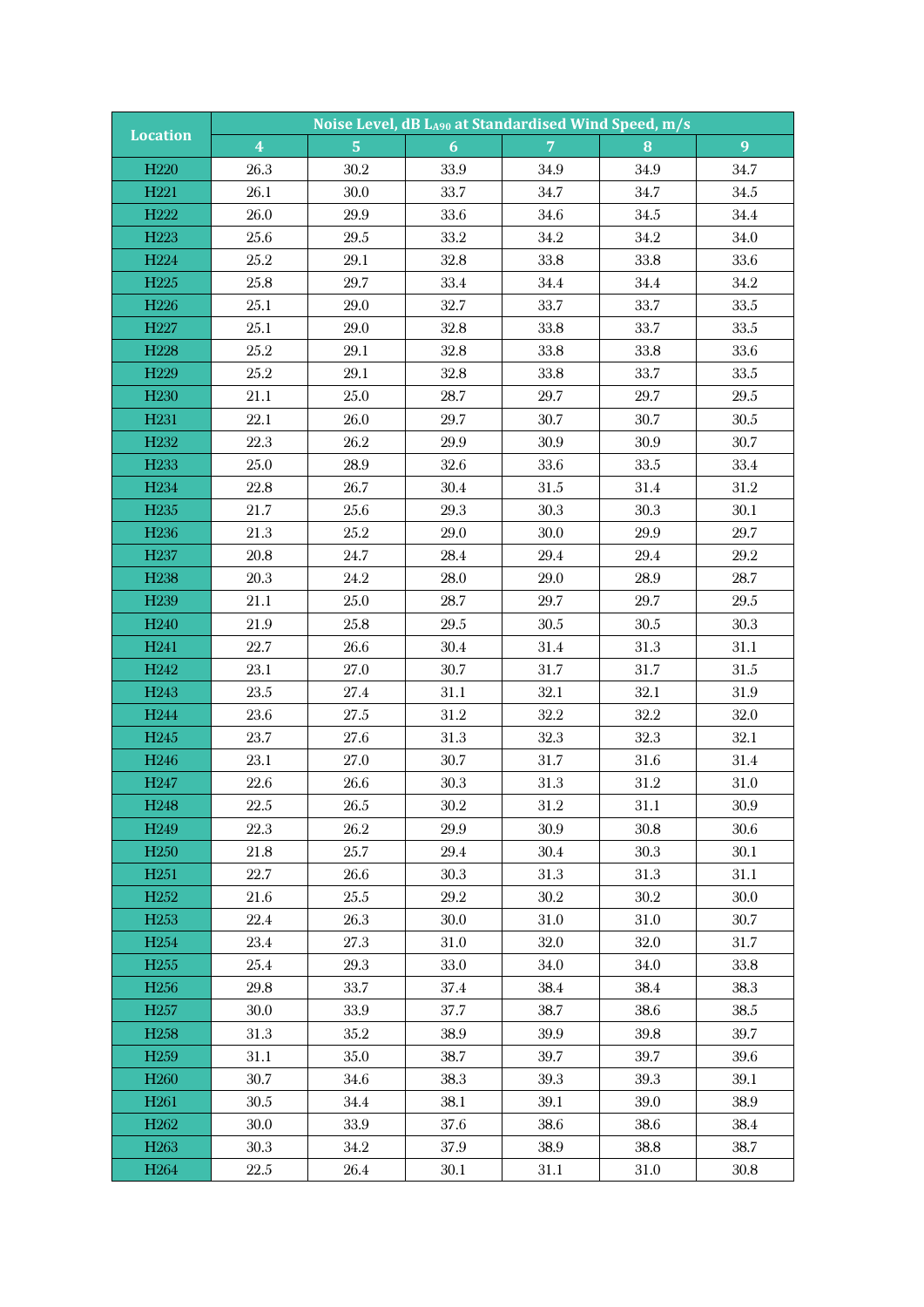| Noise Level, dB LA90 at Standardised Wind Speed, m/s |                         |                         |                  |                |              |              |  |  |
|------------------------------------------------------|-------------------------|-------------------------|------------------|----------------|--------------|--------------|--|--|
| <b>Location</b>                                      | $\overline{\mathbf{4}}$ | $\overline{\mathbf{5}}$ | $\boldsymbol{6}$ | $\overline{7}$ | 8            | 9            |  |  |
| H <sub>265</sub>                                     | 23.1                    | 27.0                    | 30.7             | 31.7           | 31.7         | 31.5         |  |  |
| H <sub>266</sub>                                     | 26.3                    | $30.2\,$                | 33.9             | 34.9           | 34.8         | 34.7         |  |  |
| H <sub>267</sub>                                     | 27.6                    | $31.5\,$                | 35.2             | 36.2           | 36.1         | 36.0         |  |  |
| H <sub>268</sub>                                     | $27.9\,$                | 31.8                    | $35.5\,$         | $36.5\,$       | 36.5         | 36.3         |  |  |
| H <sub>269</sub>                                     | 31.1                    | 35.0                    | 38.7             | 39.7           | 39.7         | $39.5\,$     |  |  |
| H <sub>270</sub>                                     | $31.5\,$                | 35.4                    | 39.1             | 40.1           | 40.1         | 40.0         |  |  |
| H <sub>271</sub>                                     | 34.4                    | 38.3                    | 42.0             | 43.0           | 43.0         | 42.9         |  |  |
| H <sub>272</sub>                                     | $29.4\,$                | $33.3\,$                | 37.0             | 38.0           | 38.0         | 37.9         |  |  |
| H <sub>273</sub>                                     | 29.7                    | 33.6                    | 37.4             | 38.4           | 38.3         | 38.2         |  |  |
| H <sub>274</sub>                                     | 18.4                    | 22.3                    | 26.0             | 27.0           | 26.9         | 26.7         |  |  |
| H <sub>275</sub>                                     | 18.8                    | 22.7                    | 26.4             | 27.4           | 27.3         | 27.1         |  |  |
| H <sub>276</sub>                                     | 18.8                    | 22.7                    | 26.4             | $27.4\,$       | 27.4         | 27.2         |  |  |
| H <sub>277</sub>                                     | 18.3                    | 22.2                    | $25.9\,$         | 26.9           | 26.9         | 26.7         |  |  |
| H <sub>278</sub>                                     | 18.4                    | 22.3                    | 26.0             | 27.0           | 27.0         | 26.7         |  |  |
| H <sub>279</sub>                                     | 18.8                    | 22.7                    | $26.5\,$         | 27.5           | 27.4         | 27.2         |  |  |
| H <sub>280</sub>                                     | 22.7                    | 26.6                    | 30.3             | 31.3           | $31.2\,$     | 31.0         |  |  |
| H <sub>281</sub>                                     | 20.3                    | 24.2                    | 27.9             | 28.9           | 28.9         | 28.7         |  |  |
| H <sub>282</sub>                                     | 21.9                    | 25.8                    | 29.5             | $30.5\,$       | 30.5         | 30.3         |  |  |
| H <sub>283</sub>                                     | 21.5                    | 25.4                    | 29.1             | $30.1\,$       | 30.1         | 29.9         |  |  |
| H <sub>284</sub>                                     | $21.8\,$                | 25.7                    | $29.4\,$         | $30.5\,$       | 30.4         | $30.2\,$     |  |  |
| H <sub>2</sub> 85                                    | 27.7                    | $31.6\,$                | 35.3             | 36.3           | 36.3         | 36.2         |  |  |
| H <sub>286</sub>                                     | 27.9                    | 31.8                    | $35.5\,$         | $36.5\,$       | 36.5         | 36.4         |  |  |
| H <sub>287</sub>                                     | 26.8                    | 30.7                    | 34.4             | $35.4\,$       | 35.4         | $35.2\,$     |  |  |
| H <sub>288</sub>                                     | 25.9                    | 29.8                    | 33.5             | 34.5           | 34.5         | 34.3         |  |  |
| H <sub>289</sub>                                     | 26.1                    | 30.0                    | 33.7             | 34.7           | 34.7         | 34.5         |  |  |
| H <sub>290</sub>                                     | 26.4                    | 30.3                    | 34.0             | 35.0           | 34.9         | 34.8         |  |  |
| H <sub>291</sub>                                     | 25.6                    | $29.5\,$                | $33.2\,$         | $34.2\,$       | $34.2\,$     | 34.0         |  |  |
| H <sub>292</sub>                                     | 24.9                    | $28.9\,$                | 32.6             | 33.6           | 33.5         | 33.3         |  |  |
| H <sub>293</sub>                                     | 24.3                    | $28.2\,$                | 32.0             | $33.0\,$       | $32.9\,$     | 32.7         |  |  |
| H <sub>294</sub>                                     | 21.9                    | 25.8                    | 29.5             | 30.5           | 30.5         | 30.3         |  |  |
| H <sub>295</sub>                                     | 21.4                    | 25.3                    | 29.0             | 30.0           | 30.0         | 29.7         |  |  |
| H <sub>296</sub>                                     | 23.3                    | 27.2                    | 30.9             | 31.9           | 31.9         | 31.7         |  |  |
| H <sub>297</sub>                                     | 23.5                    | 27.4                    | 31.1             | 32.1           | 32.1         | 31.9         |  |  |
| H <sub>298</sub><br>H <sub>299</sub>                 | 24.7<br>24.5            | 28.6<br>28.5            | 32.3<br>32.2     | 33.3<br>33.2   | 33.3<br>33.1 | 33.1<br>32.9 |  |  |
| H <sub>300</sub>                                     | 25.1                    | 29.0                    | 32.7             | 33.7           | 33.6         | 33.4         |  |  |
| H301                                                 | 25.5                    | $29.5\,$                | 33.2             | 34.2           | 34.1         | 33.9         |  |  |
|                                                      | 25.8                    |                         | 33.4             |                |              |              |  |  |
| H302<br>H303                                         | 26.1                    | 29.7<br>30.0            | 33.7             | 34.4<br>34.7   | 34.3<br>34.7 | 34.2<br>34.5 |  |  |
| H304                                                 | 26.2                    | 30.1                    | 33.8             | 34.9           | 34.8         | 34.6         |  |  |
| H <sub>305</sub>                                     | 26.6                    | 30.5                    | 34.2             | 35.2           | $35.2\,$     | 35.0         |  |  |
| H306                                                 | 26.7                    | 30.6                    | 34.3             | 35.3           | 35.3         | 35.1         |  |  |
| H307                                                 | 26.9                    | 30.8                    | 34.5             | $35.5\,$       | 35.5         | 35.3         |  |  |
| H <sub>308</sub>                                     | 27.6                    | 31.5                    | 35.2             | 36.2           | 36.1         | 36.0         |  |  |
| H309                                                 | 28.6                    | 32.5                    | 36.2             | 37.2           | $37.2\,$     | 37.0         |  |  |
|                                                      |                         |                         |                  |                |              |              |  |  |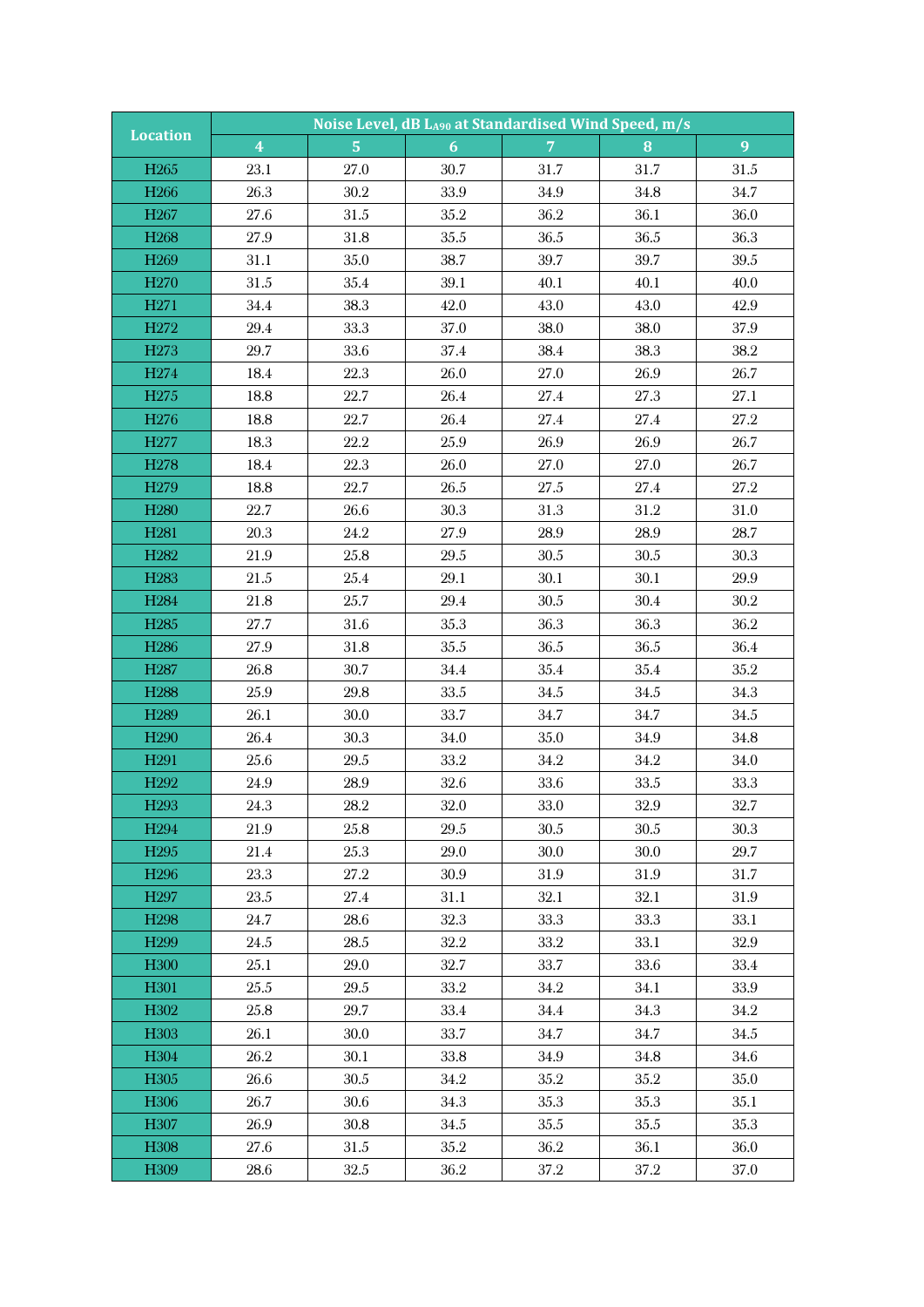|                  |                         |                         |                  | Noise Level, dB LA90 at Standardised Wind Speed, m/s |          |          |  |
|------------------|-------------------------|-------------------------|------------------|------------------------------------------------------|----------|----------|--|
| <b>Location</b>  | $\overline{\mathbf{4}}$ | $\overline{\mathbf{5}}$ | $\boldsymbol{6}$ | $\overline{7}$                                       | 8        | 9        |  |
| H310             | 29.3                    | 33.2                    | 36.9             | 37.9                                                 | 37.9     | 37.7     |  |
| H311             | $29.2\,$                | 33.1                    | 36.8             | 37.8                                                 | 37.8     | 37.7     |  |
| H312             | 29.8                    | 33.7                    | $37.4\,$         | 38.4                                                 | 38.4     | 38.2     |  |
| H313             | 30.0                    | 33.9                    | 37.6             | 38.6                                                 | 38.5     | 38.4     |  |
| H314             | $29.4\,$                | 33.3                    | 37.0             | 38.0                                                 | 38.0     | 37.8     |  |
| H315             | 30.8                    | 34.7                    | 38.4             | 39.4                                                 | 39.4     | $39.2\,$ |  |
| H316             | 31.1                    | 35.0                    | 38.7             | 39.7                                                 | 39.7     | 39.6     |  |
| H317             | $28.5\,$                | 32.4                    | 36.2             | 37.2                                                 | 37.1     | 37.0     |  |
| H318             | 27.8                    | 31.8                    | $35.5\,$         | 36.5                                                 | 36.4     | 36.3     |  |
| H319             | 27.5                    | 31.4                    | 35.1             | 36.1                                                 | 36.0     | 35.9     |  |
| H320             | 28.0                    | 31.9                    | 35.6             | 36.6                                                 | 36.6     | 36.4     |  |
| H321             | 30.2                    | 34.1                    | 37.8             | 38.8                                                 | 38.8     | 38.6     |  |
| H322             | 30.7                    | 34.6                    | 38.3             | $39.3\,$                                             | 39.3     | $39.2\,$ |  |
| H323             | 31.1                    | 35.0                    | 38.7             | 39.7                                                 | 39.7     | $39.5\,$ |  |
| H324             | $21.6\,$                | $25.5\,$                | 29.2             | 30.2                                                 | 30.1     | 29.9     |  |
| H325             | $22.9\,$                | 26.8                    | $30.5\,$         | $31.5\,$                                             | 31.5     | 31.3     |  |
| H326             | $25.4\,$                | 29.3                    | 33.0             | 34.0                                                 | 34.0     | 33.8     |  |
| H327             | $23.2\,$                | 27.2                    | 30.9             | 31.9                                                 | 31.8     | 31.6     |  |
| H328             | 23.8                    | 27.8                    | $31.5\,$         | $32.5\,$                                             | 32.4     | $32.2\,$ |  |
| H329             | 24.8                    | 28.7                    | 32.4             | $33.4\,$                                             | 33.4     | $33.2\,$ |  |
| H330             | 25.1                    | 29.0                    | 32.7             | 33.7                                                 | 33.7     | 33.5     |  |
| H331             | 23.1                    | 27.0                    | $30.7\,$         | 31.7                                                 | 31.7     | 31.5     |  |
| H332             | 26.1                    | 30.0                    | 33.7             | 34.7                                                 | 34.7     | 34.5     |  |
| H333             | 26.9                    | 30.8                    | 34.5             | 35.5                                                 | $35.5\,$ | $35.4\,$ |  |
| H334             | 27.1                    | 31.0                    | 34.7             | 35.7                                                 | 35.7     | $35.5\,$ |  |
| H335             | 24.6                    | $28.5\,$                | 32.3             | 33.3                                                 | 33.2     | 33.1     |  |
| H336             | $21.3\,$                | $25.2\,$                | $28.9\,$         | $29.9\,$                                             | 29.9     | 29.7     |  |
| H337             | $20.6\,$                | $24.5\,$                | 28.2             | 29.2                                                 | $29.2\,$ | 29.0     |  |
| H338             | 20.1                    | $24.0\,$                | $27.7\,$         | $28.7\,$                                             | $28.6\,$ | $28.4\,$ |  |
| H339             | 18.9                    | 22.8                    | 26.5             | 27.5                                                 | 27.5     | 27.2     |  |
| H340             | 26.6                    | 30.5                    | 34.2             | 35.2                                                 | 35.1     | 35.0     |  |
| H341             | 27.2                    | 31.1                    | 34.8             | 35.8                                                 | 35.8     | 35.6     |  |
| H342             | 26.6                    | 30.5                    | 34.2             | $35.2\,$                                             | $35.2\,$ | 35.0     |  |
| H343             | $26.2\,$                | 30.1                    | 33.8             | 34.8                                                 | 34.8     | 34.6     |  |
| H344             | 26.1                    | 30.0                    | 33.7             | 34.7                                                 | 34.7     | 34.5     |  |
| H345             | 24.1                    | 28.0                    | 31.7             | 32.7                                                 | 32.7     | 32.5     |  |
| H346             | 24.0                    | 27.9                    | 31.6             | 32.6                                                 | 32.6     | 32.4     |  |
| H347             | 23.9                    | 27.8                    | 31.5             | 32.5                                                 | 32.4     | 32.3     |  |
| H348             | 23.3                    | 27.2                    | 30.9             | 31.9                                                 | $31.9\,$ | 31.7     |  |
| H349             | 22.3                    | 26.2                    | 29.9             | 30.9                                                 | 30.9     | 30.7     |  |
| H <sub>350</sub> | 22.6                    | 26.5                    | 30.2             | 31.2                                                 | 31.1     | 30.9     |  |
| H351             | 22.8                    | 26.7                    | 30.4             | 31.4                                                 | 31.3     | $31.1\,$ |  |
| H352             | 22.7                    | 26.6                    | 30.4             | 31.4                                                 | 31.3     | 31.1     |  |
| H353             | 23.0                    | 26.9                    | 30.6             | 31.6                                                 | 31.6     | $31.4\,$ |  |
| H354             | 21.4                    | 25.4                    | 29.1             | 30.1                                                 | 30.0     | 29.8     |  |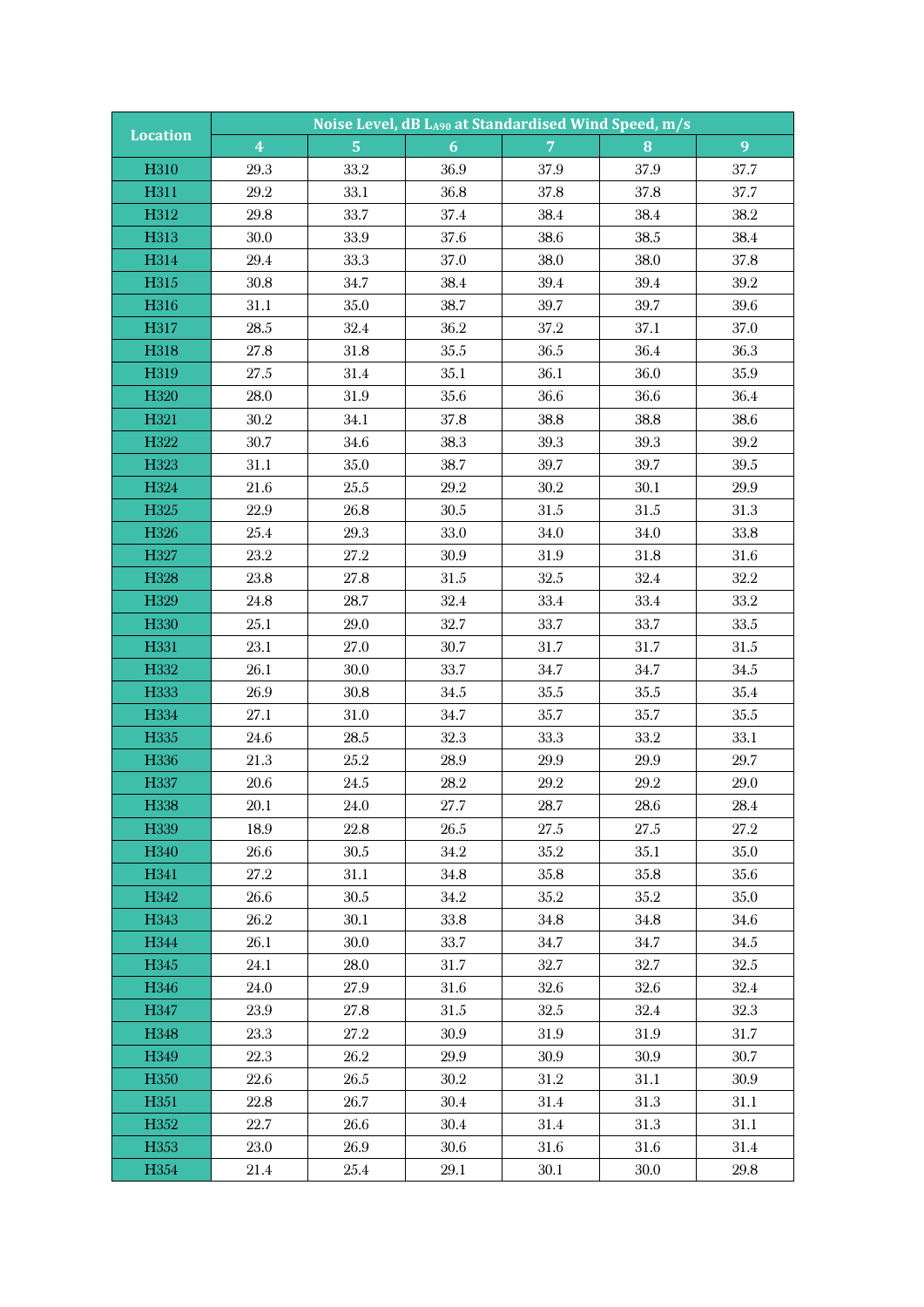| <b>Location</b>           |                         | Noise Level, dB LA90 at Standardised Wind Speed, m/s |              |                |                  |              |  |  |
|---------------------------|-------------------------|------------------------------------------------------|--------------|----------------|------------------|--------------|--|--|
|                           | $\overline{\mathbf{4}}$ | $\overline{5}$                                       | 6            | 7 <sup>°</sup> | 8                | 9            |  |  |
| H355                      | <b>20.0</b>             | 24.0                                                 | 27.7         | 28.7           | 28.6             | 28.4         |  |  |
| H356                      | 19.8                    | 23.7                                                 | 27.4         | 28.4           | 28.4             | 28.1         |  |  |
| H357                      | 19.5                    | 23.4                                                 | 27.1         | 28.1           | 28.1             | 27.9         |  |  |
| H358                      | 19.4                    | 23.3                                                 | 27.0         | 28.0           | 28.0             | 27.7         |  |  |
| H359                      | 19.0                    | $22.9\,$                                             | 26.6         | 27.6           | 27.5             | 27.3         |  |  |
| H360                      | 19.1                    | 23.0                                                 | 26.7         | 27.7           | 27.7             | 27.4         |  |  |
| H361                      | 19.2                    | 23.1                                                 | $26.8\,$     | $27.8\,$       | 27.8             | 27.6         |  |  |
| H362                      | 19.1                    | 23.0                                                 | 26.7         | 27.7           | 27.7             | 27.4         |  |  |
| H363                      | 18.9                    | 22.8                                                 | $26.5\,$     | $27.5\,$       | $27.5\,$         | 27.2         |  |  |
| H364                      | 18.8                    | 22.7                                                 | 26.4         | 27.4           | 27.3             | 27.1         |  |  |
| H365                      | 18.8                    | 22.7                                                 | $26.4\,$     | 27.4           | 27.4             | 27.1         |  |  |
| H366                      | 18.7                    | $22.6\,$                                             | $26.3\,$     | 27.3           | 27.3             | 27.0         |  |  |
| H367                      | 18.4                    | 22.3                                                 | $26.0\,$     | 27.0           | 27.0             | 26.7         |  |  |
| H368                      | $21.6\,$                | $25.5\,$                                             | 29.2         | $30.2\,$       | $30.2\,$         | 29.9         |  |  |
| H369                      | 22.4                    | 26.3                                                 | 30.1         | 31.1           | 31.0             | $30.8\,$     |  |  |
| H370                      | $24.0\,$                | 27.9                                                 | 31.6         | $32.6\,$       | 32.6             | $32.4\,$     |  |  |
| H371                      | 24.1                    | 28.0                                                 | 31.7         | 32.7           | 32.7             | $32.5\,$     |  |  |
| H372                      | $26.8\,$                | 30.7                                                 | $34.4\,$     | $35.4\,$       | 35.4             | $35.2\,$     |  |  |
| H373                      | $26.5\,$                | 30.4                                                 | 34.1         | 35.1           | 35.1             | $34.9\,$     |  |  |
| H374                      | 26.1                    | 30.0                                                 | 33.7         | 34.7           | 34.7             | 34.5         |  |  |
| H375                      | $26.0\,$                | $29.9\,$                                             | $33.6\,$     | 34.6           | 34.6             | 34.4         |  |  |
| H376                      | $25.5\,$                | $29.5\,$                                             | $33.2\,$     | $34.2\,$       | 34.1             | $34.0\,$     |  |  |
| H377                      | $25.4\,$                | 29.3                                                 | 33.0         | $34.0\,$       | 34.0             | 33.8         |  |  |
| H378                      | $23.2\,$                | 27.1                                                 | $30.8\,$     | 31.8           | 31.8             | 31.6         |  |  |
| H379                      | 22.7                    | 26.6                                                 | 30.3         | $31.3\,$       | $31.2\,$         | $31.0\,$     |  |  |
| H380                      | 22.3                    | $26.2\,$                                             | 29.9         | 30.9           | 30.9             | 30.6         |  |  |
| H381                      | $21.5\,$                | $25.4\,$                                             | $29.1\,$     | 30.1           | $30.1\,$         | $29.8\,$     |  |  |
| H382                      | 21.8                    | 25.7                                                 | 29.4         | 30.4           | 30.3             | 30.1         |  |  |
| H383                      | 21.6                    | $25.5\,$                                             | $29.2\,$     | $30.2\,$       | $30.2\,$         | 30.0         |  |  |
| H384                      | 21.6                    | 25.5                                                 | 29.2         | 30.2           | 30.2             | 29.9         |  |  |
| H385                      | 21.3                    | 25.2                                                 | 28.9         | 29.9           | 29.8             | 29.6         |  |  |
| H <sub>3</sub> 86         | 21.6                    | 25.5                                                 | 29.2         | 30.2           | 30.1<br>$30.0\,$ | 29.9         |  |  |
| H387<br>H <sub>3</sub> 88 | 21.5<br>23.0            | 25.4<br>26.9                                         | 29.1<br>30.6 | 30.1<br>31.6   | 31.6             | 29.8<br>31.4 |  |  |
| H389                      | 23.6                    | 27.5                                                 | 31.2         | 32.2           | 32.2             | 31.9         |  |  |
| H <sub>390</sub>          | 23.7                    | 27.6                                                 | 31.3         | 32.3           | 32.3             | 32.1         |  |  |
| H391                      | 23.5                    | 27.4                                                 | 31.1         | 32.1           | 32.1             | $31.9\,$     |  |  |
| H392                      | 23.4                    | 27.3                                                 | 31.0         | 32.0           | 32.0             | 31.8         |  |  |
| H393                      | 23.9                    | 27.8                                                 | 31.6         | 32.6           | 32.5             | 32.3         |  |  |
| H394                      | 23.5                    | 27.4                                                 | 31.1         | 32.1           | 32.0             | 31.8         |  |  |
| H395                      | 23.5                    | 27.4                                                 | 31.1         | 32.1           | 32.1             | $31.9\,$     |  |  |
| H396                      | 23.5                    | 27.4                                                 | 31.1         | 32.1           | 32.0             | 31.8         |  |  |
| H397                      | 23.6                    | 27.5                                                 | 31.2         | 32.2           | 32.2             | 32.0         |  |  |
| H <sub>398</sub>          | 23.6                    | 27.5                                                 | 31.2         | 32.2           | 32.2             | 32.0         |  |  |
| H399                      | 23.6                    | 27.5                                                 | 31.2         | 32.2           | $32.2\,$         | 32.0         |  |  |
|                           |                         |                                                      |              |                |                  |              |  |  |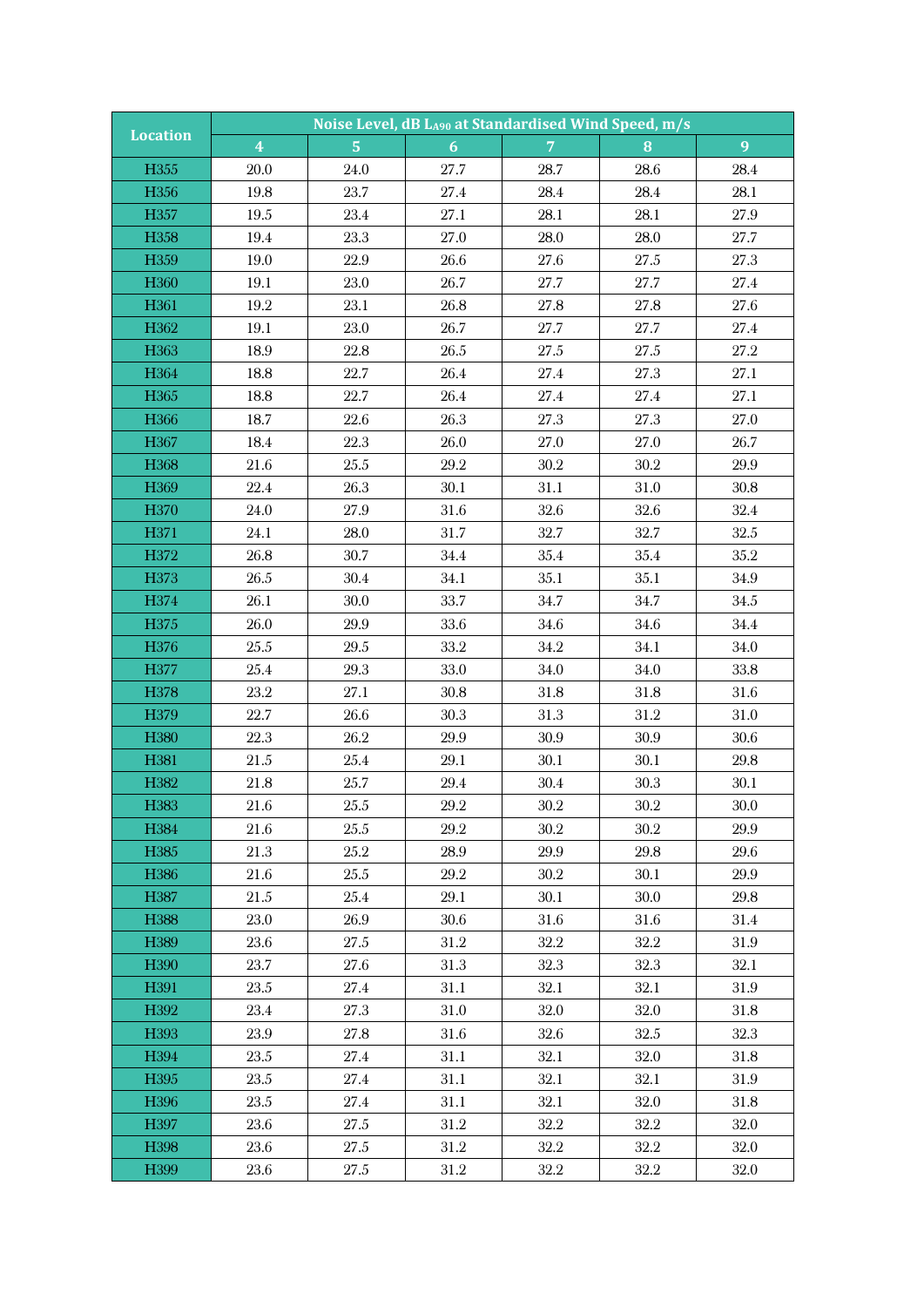|                          | Noise Level, dB LA90 at Standardised Wind Speed, m/s<br><b>Location</b> |                |                |                |              |                |  |  |
|--------------------------|-------------------------------------------------------------------------|----------------|----------------|----------------|--------------|----------------|--|--|
|                          | $\overline{\mathbf{4}}$                                                 | $\overline{5}$ | 6 <sup>1</sup> | $\overline{7}$ | 8            | $\overline{9}$ |  |  |
| H <sub>400</sub>         | 22.6                                                                    | 26.5           | 30.3           | 31.3           | 31.2         | 31.0           |  |  |
| H <sub>401</sub>         | $22.5\,$                                                                | 26.5           | $30.2\,$       | $31.2\,$       | 31.1         | 30.9           |  |  |
| H402                     | 30.2                                                                    | 34.1           | 37.9           | 38.9           | 38.8         | 38.7           |  |  |
| H <sub>403</sub>         | 19.3                                                                    | 23.3           | 27.0           | 28.0           | 27.9         | 27.7           |  |  |
| H404                     | 18.8                                                                    | 22.7           | 26.4           | 27.4           | 27.4         | 27.1           |  |  |
| H405                     | 18.8                                                                    | 22.7           | 26.4           | 27.4           | 27.4         | 27.1           |  |  |
| H406                     | $20.2\,$                                                                | 24.1           | 27.8           | 28.8           | 28.8         | 28.6           |  |  |
| H407                     | 20.3                                                                    | $24.2\,$       | 27.9           | 28.9           | 28.9         | 28.7           |  |  |
| H408                     | 18.7                                                                    | 22.6           | 26.3           | 27.3           | 27.3         | 27.1           |  |  |
| H <sub>409</sub>         | 20.5                                                                    | 24.4           | 28.1           | 29.1           | 29.1         | 28.9           |  |  |
| H410                     | 20.6                                                                    | 24.5           | $28.2\,$       | $29.2\,$       | $29.2\,$     | 29.0           |  |  |
| H411                     | 20.7                                                                    | $24.6\,$       | 28.3           | 29.3           | 29.3         | 29.1           |  |  |
| H412                     | 20.8                                                                    | 24.7           | 28.4           | $29.4\,$       | 29.3         | 29.1           |  |  |
| H413                     | 20.1                                                                    | 24.0           | 27.7           | 28.7           | 28.7         | $28.5\,$       |  |  |
| H414                     | 20.1                                                                    | 24.0           | 27.7           | 28.7           | 28.6         | 28.4           |  |  |
| H415                     | 20.0                                                                    | 23.9           | 27.6           | 28.6           | 28.6         | 28.3           |  |  |
| H416                     | 19.9                                                                    | $23.8\,$       | $27.5\,$       | 28.5           | 28.5         | 28.3           |  |  |
| H417                     | 19.7                                                                    | 23.6           | 27.3           | 28.3           | 28.3         | 28.1           |  |  |
| H418                     | 19.6                                                                    | 23.5           | 27.2           | 28.2           | 28.2         | 28.0           |  |  |
| H419                     | 19.5                                                                    | 23.4           | 27.2           | $28.2\,$       | 28.1         | 27.9           |  |  |
| H420                     | 19.3                                                                    | 23.2           | 26.9           | 27.9           | 27.9         | 27.7           |  |  |
| H421                     | 19.0                                                                    | 22.9           | $26.6\,$       | 27.6           | 27.6         | 27.3           |  |  |
| H422                     | 18.6                                                                    | 22.5           | 26.2           | 27.2           | 27.2         | 26.9           |  |  |
| H423                     | 18.6                                                                    | 22.6           | 26.3           | 27.3           | 27.2         | 27.0           |  |  |
| H424                     | 18.4                                                                    | 22.3           | 26.0           | 27.0           | 27.0         | 26.7           |  |  |
| H425                     | 18.1                                                                    | 22.0           | 25.7           | 26.7           | 26.6         | 26.4           |  |  |
| H426                     | 17.9                                                                    | 21.8           | $25.5\,$       | $26.5\,$       | $26.5\,$     | 26.3           |  |  |
| H427                     | 17.8                                                                    | 21.7           | 25.5           | 26.5           | 26.4         | 26.2           |  |  |
| H428                     | 19.5                                                                    | $23.4\,$       | 27.1           | 28.1           | $28.1\,$     | $27.8\,$       |  |  |
| H <sub>429</sub>         | 18.8                                                                    | 22.7           | 26.5           | 27.5           | 27.4         | 27.2           |  |  |
| H <sub>430</sub><br>H431 | 18.2<br>18.3                                                            | 22.1<br>22.3   | 25.8<br>26.0   | 26.8<br>27.0   | 26.8<br>26.9 | 26.5<br>26.7   |  |  |
| H432                     | 18.0                                                                    | 21.9           | 25.6           | 26.6           | 26.5         | 26.3           |  |  |
| H433                     | 27.0                                                                    | 30.9           | 34.6           | 35.6           | 35.6         | $35.5\,$       |  |  |
| H434                     | 25.0                                                                    | 28.9           | 32.6           | 33.6           | 33.5         | 33.4           |  |  |
| H435                     | 20.5                                                                    | 24.4           | 28.1           | 29.1           | 29.0         | 28.8           |  |  |
| H436                     | 19.4                                                                    | 23.3           | 27.0           | 28.0           | 28.0         | 27.7           |  |  |
| H437                     | 21.0                                                                    | 24.9           | 28.6           | 29.6           | 29.6         | 29.3           |  |  |
| H438                     | 20.0                                                                    | 23.9           | 27.6           | 28.6           | 28.6         | $28.3\,$       |  |  |
| H439                     | 22.9                                                                    | 26.8           | 30.5           | 31.5           | 31.4         | 31.2           |  |  |
| H440                     | 22.6                                                                    | 26.5           | 30.2           | 31.2           | 31.2         | 31.0           |  |  |
| H441                     | 22.4                                                                    | 26.3           | 30.0           | 31.0           | 30.9         | 30.7           |  |  |
| H442                     | $22.5\,$                                                                | 26.5           | 30.2           | $31.2\,$       | 31.1         | 30.9           |  |  |
| H443                     | 23.4                                                                    | 27.3           | 31.0           | 32.0           | 32.0         | $31.8\,$       |  |  |
| H444                     | 25.5                                                                    | 29.4           | 33.1           | 34.1           | 34.1         | 33.9           |  |  |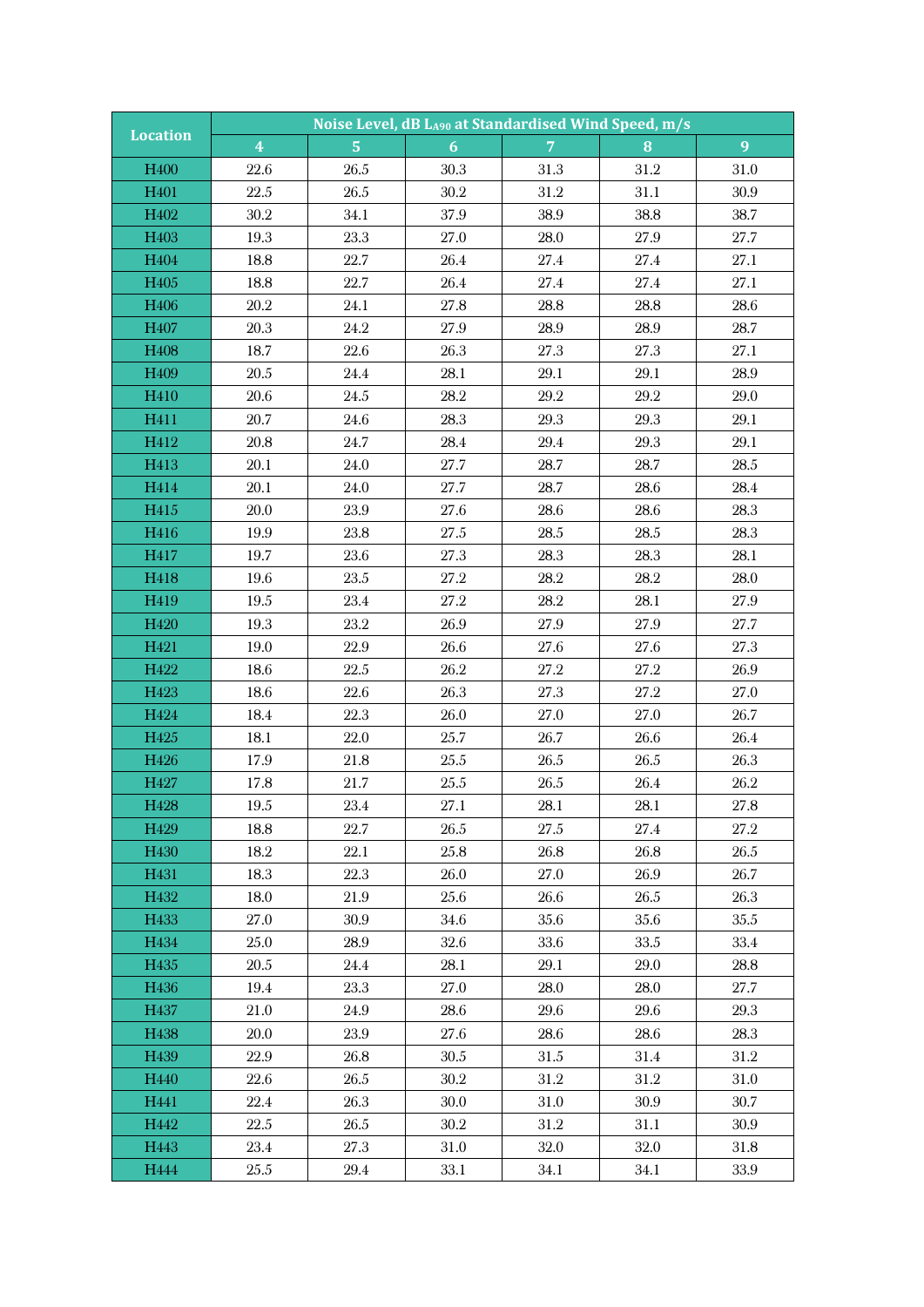| <b>Location</b>          |                         |                | Noise Level, dB LA90 at Standardised Wind Speed, m/s |                |              |              |  |  |
|--------------------------|-------------------------|----------------|------------------------------------------------------|----------------|--------------|--------------|--|--|
|                          | $\overline{\mathbf{4}}$ | $\overline{5}$ | 6                                                    | 7 <sup>1</sup> | 8            | 9            |  |  |
| H445                     | 24.4                    | 28.3           | 32.0                                                 | 33.0           | 32.9         | 32.7         |  |  |
| H446                     | 23.7                    | 27.6           | 31.3                                                 | 32.3           | 32.3         | 32.1         |  |  |
| H447                     | 20.9                    | 24.8           | $28.5\,$                                             | $29.5\,$       | $29.5\,$     | $29.3\,$     |  |  |
| H448                     | $20.7\,$                | 24.6           | 28.3                                                 | 29.3           | 29.3         | 29.0         |  |  |
| H449                     | 19.7                    | $23.6\,$       | 27.3                                                 | 28.3           | 28.3         | 28.0         |  |  |
| H450                     | 19.7                    | 23.6           | 27.3                                                 | 28.3           | 28.3         | 28.1         |  |  |
| H451                     | 19.6                    | 23.5           | 27.2                                                 | $28.2\,$       | $28.2\,$     | $27.9\,$     |  |  |
| H452                     | 19.5                    | 23.5           | 27.2                                                 | 28.2           | 28.1         | $27.9\,$     |  |  |
| H453                     | 19.4                    | 23.3           | 27.0                                                 | $28.0\,$       | 28.0         | 27.7         |  |  |
| H454                     | 19.3                    | 23.2           | 26.9                                                 | 27.9           | 27.9         | 27.6         |  |  |
| H455                     | 19.2                    | 23.1           | 26.8                                                 | 27.8           | 27.8         | 27.5         |  |  |
| H456                     | $21.2\,$                | 25.1           | $28.8\,$                                             | 29.8           | 29.7         | $29.5\,$     |  |  |
| H457                     | 21.5                    | 25.4           | 29.1                                                 | 30.1           | 30.1         | 29.8         |  |  |
| H458                     | 21.7                    | 25.6           | 29.3                                                 | 30.3           | 30.3         | 30.0         |  |  |
| H459                     | 21.8                    | 25.7           | $29.4\,$                                             | 30.4           | 30.4         | $30.2\,$     |  |  |
| H460                     | $21.2\,$                | 25.1           | 28.8                                                 | 29.8           | 29.8         | $29.5\,$     |  |  |
| H461                     | 21.1                    | 25.0           | 28.7                                                 | 29.7           | 29.7         | $29.5\,$     |  |  |
| H462                     | $21.1\,$                | 25.0           | 28.7                                                 | 29.7           | 29.7         | $29.5\,$     |  |  |
| H463                     | 21.3                    | $25.2\,$       | 28.9                                                 | 29.9           | 29.9         | 29.6         |  |  |
| H464                     | 20.9                    | 24.8           | 28.5                                                 | 29.5           | $29.5\,$     | 29.3         |  |  |
| H465                     | 20.8                    | 24.7           | $28.5\,$                                             | $29.5\,$       | 29.4         | $29.2\,$     |  |  |
| H466                     | 20.8                    | 24.7           | 28.4                                                 | $29.4\,$       | $29.4\,$     | 29.1         |  |  |
| H467                     | $20.9\,$                | 24.8           | $28.5\,$                                             | $29.5\,$       | $29.5\,$     | 29.2         |  |  |
| H468                     | 21.4                    | 25.3           | 29.0                                                 | $30.0\,$       | 30.0         | 29.7         |  |  |
| H469                     | $21.6\,$                | $25.5\,$       | $29.3\,$                                             | 30.3           | $30.2\,$     | 30.0         |  |  |
| H470                     | 21.7                    | 25.6           | 29.4                                                 | 30.4           | 30.3         | 30.1         |  |  |
| H471                     | $25.0\,$                | 28.9           | 32.6                                                 | $33.6\,$       | $33.6\,$     | $33.5\,$     |  |  |
| H472                     | 25.0                    | 28.9           | 32.6                                                 | 33.6           | 33.5         | 33.4         |  |  |
| H473                     | 24.0                    | 27.9           | 31.6                                                 | 32.6           | $32.5\,$     | $32.4\,$     |  |  |
| H474                     | 22.4                    | 26.3           | 30.0                                                 | 31.0           | 30.9         | 30.7         |  |  |
| H475                     | 18.6                    | 22.5           | 26.3                                                 | 27.3           | 27.2         | 27.0         |  |  |
| H <sub>476</sub><br>H477 | 23.8<br>25.5            | 27.7<br>29.4   | 31.4<br>33.1                                         | 32.4<br>34.1   | 32.4<br>34.1 | 32.2<br>33.9 |  |  |
| H478                     | 25.6                    | 29.5           | 33.2                                                 | 34.2           | 34.2         | 34.0         |  |  |
| H <sub>479</sub>         | 27.6                    | $31.5\,$       | 35.2                                                 | 36.2           | 36.2         | 36.0         |  |  |
| H480                     | 28.6                    | 32.5           | 36.2                                                 | $37.2\,$       | 37.2         | 37.0         |  |  |
| H481                     | 29.2                    | 33.1           | 36.8                                                 | 37.8           | 37.8         | 37.6         |  |  |
| H482                     | 31.6                    | 35.5           | 39.2                                                 | 40.2           | 40.2         | 40.1         |  |  |
| H <sub>483</sub>         | 28.1                    | 32.0           | 35.7                                                 | 36.7           | 36.6         | 36.5         |  |  |
| H484                     | 22.5                    | 26.4           | 30.1                                                 | 31.1           | 31.1         | $30.8\,$     |  |  |
| H485                     | 20.5                    | 24.4           | 28.1                                                 | 29.1           | 29.0         | 28.8         |  |  |
| H486                     | 19.0                    | 22.9           | 26.6                                                 | 27.6           | 27.5         | 27.3         |  |  |
| H487                     | 18.7                    | 22.6           | 26.3                                                 | 27.3           | 27.3         | 27.0         |  |  |
| H <sub>488</sub>         | 21.3                    | 25.2           | 28.9                                                 | 29.9           | 29.9         | 29.7         |  |  |
| H489                     | 24.4                    | 28.3           | 32.0                                                 | 33.0           | 33.0         | 32.8         |  |  |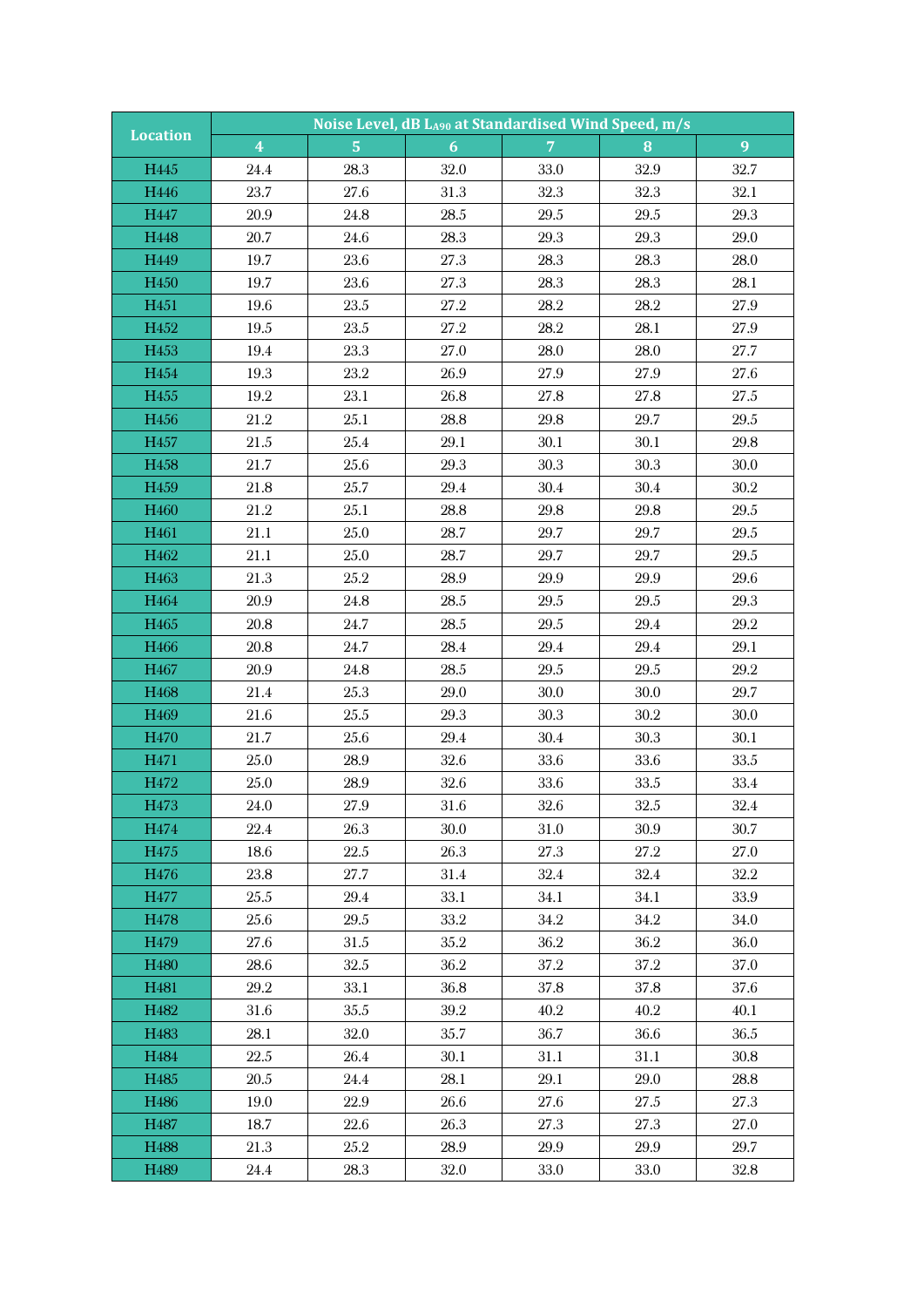| <b>Location</b>  |                         |                | Noise Level, dB LA90 at Standardised Wind Speed, m/s |                |          |          |
|------------------|-------------------------|----------------|------------------------------------------------------|----------------|----------|----------|
|                  | $\overline{\mathbf{4}}$ | $\overline{5}$ | 6                                                    | $\overline{7}$ | 8        | 9        |
| H490             | 24.5                    | 28.4           | 32.1                                                 | 33.1           | 33.1     | 32.9     |
| H491             | 24.7                    | 28.6           | 32.3                                                 | 33.3           | 33.3     | 33.1     |
| H492             | 20.0                    | 23.9           | 27.6                                                 | 28.6           | 28.6     | 28.4     |
| H493             | 17.8                    | 21.7           | $25.4\,$                                             | $26.4\,$       | 26.4     | $26.2\,$ |
| H494             | 18.0                    | 21.9           | 25.6                                                 | $26.6\,$       | 26.6     | 26.4     |
| H495             | 17.9                    | 21.8           | $25.5\,$                                             | $26.5\,$       | 26.5     | 26.3     |
| H496             | 17.8                    | 21.7           | $25.4\,$                                             | $26.4\,$       | 26.4     | 26.1     |
| H497             | 17.4                    | 21.4           | 25.1                                                 | 26.1           | 26.0     | 25.8     |
| H498             | $21.1\,$                | 25.0           | 28.7                                                 | 29.7           | 29.7     | $29.5\,$ |
| H499             | 27.9                    | 31.9           | 35.6                                                 | 36.6           | 36.5     | 36.4     |
| H <sub>500</sub> | 24.4                    | 28.3           | 32.0                                                 | 33.0           | 32.9     | 32.8     |
| H <sub>501</sub> | $20.9\,$                | 24.8           | $28.5\,$                                             | $29.5\,$       | 29.5     | $29.3\,$ |
| H <sub>502</sub> | 18.6                    | 22.5           | $26.2\,$                                             | 27.2           | 27.2     | 26.9     |
| H <sub>503</sub> | $21.6\,$                | 25.5           | $29.2\,$                                             | $30.2\,$       | $30.2\,$ | 30.0     |
| H504             | 27.5                    | 31.4           | 35.1                                                 | 36.1           | 36.0     | $35.9\,$ |
| H <sub>505</sub> | $20.4\,$                | 24.3           | 28.0                                                 | 29.0           | 29.0     | 28.8     |
| H <sub>506</sub> | 19.8                    | 23.7           | 27.4                                                 | 28.4           | 28.4     | 28.1     |
| H <sub>507</sub> | $19.6\,$                | $23.5\,$       | $27.2\,$                                             | $28.2\,$       | $28.2\,$ | 28.0     |
| H <sub>508</sub> | 19.0                    | $22.9\,$       | 26.6                                                 | 27.6           | 27.6     | 27.3     |
| H <sub>509</sub> | 21.1                    | 25.0           | 28.7                                                 | 29.8           | 29.7     | $29.5\,$ |
| H <sub>510</sub> | $20.9\,$                | 24.8           | $28.5\,$                                             | 29.5           | $29.5\,$ | $29.2\,$ |
| H <sub>511</sub> | 16.9                    | 20.8           | 24.5                                                 | $25.5\,$       | $25.5\,$ | $25.2\,$ |
| H512             | 16.7                    | 20.6           | 24.3                                                 | 25.3           | $25.2\,$ | 25.0     |
| H513             | 25.8                    | 29.7           | 33.4                                                 | 34.4           | 34.4     | $34.2\,$ |
| H514             | 25.6                    | $29.5\,$       | $33.2\,$                                             | $34.2\,$       | $34.2\,$ | 34.0     |
| H <sub>515</sub> | 24.1                    | 28.1           | 31.8                                                 | 32.8           | 32.7     | 32.5     |
| H516             | $24.4\,$                | 28.3           | 32.0                                                 | $33.0\,$       | 33.0     | $32.8\,$ |
| H <sub>517</sub> | $25.1\,$                | 29.0           | 32.7                                                 | 33.7           | 33.7     | 33.5     |
| H <sub>518</sub> | 26.1                    | 30.0           | 33.7                                                 | 34.7           | 34.7     | 34.5     |
| H <sub>519</sub> | 23.2                    | 27.1           | 30.8                                                 | 31.8           | 31.8     | 31.6     |
| H <sub>520</sub> | 26.4                    | 30.3           | 34.0                                                 | 35.0           | 35.0     | $34.8\,$ |
| H <sub>521</sub> | 25.3                    | 29.2           | 32.9                                                 | 33.9           | 33.9     | 33.7     |
| H522             | 28.2                    | 32.1           | 35.8                                                 | 36.8           | 36.8     | 36.6     |
| H <sub>523</sub> | 26.5                    | 30.4           | 34.1                                                 | 35.1           | 35.1     | 34.9     |
| H <sub>524</sub> | 20.4                    | 24.3           | 28.0                                                 | 29.0           | 29.0     | 28.7     |
| H <sub>525</sub> | 19.2                    | 23.1           | 26.8                                                 | 27.8           | 27.8     | 27.5     |
| H <sub>526</sub> | 18.9                    | 22.8           | 26.6                                                 | 27.6           | 27.5     | 27.3     |
| H527             | 19.0                    | 22.9           | 26.6                                                 | 27.6           | 27.6     | 27.4     |
| H <sub>528</sub> | 19.0                    | 22.9           | 26.6                                                 | 27.6           | 27.6     | 27.3     |
| H <sub>529</sub> | 19.3                    | 23.2           | 27.0                                                 | 28.0           | 27.9     | 27.7     |
| H <sub>530</sub> | 19.7                    | 23.6           | 27.3                                                 | 28.3           | 28.2     | 28.0     |
| H531             | 19.0                    | $22.9\,$       | 26.6                                                 | 27.6           | 27.6     | 27.4     |
| H <sub>532</sub> | 19.2                    | 23.1           | 26.8                                                 | 27.8           | 27.8     | 27.5     |
| H <sub>533</sub> | 20.2                    | 24.1           | 27.8                                                 | 28.8           | 28.8     | 28.6     |
| H534             | 19.8                    | 23.7           | 27.4                                                 | 28.4           | 28.3     | 28.1     |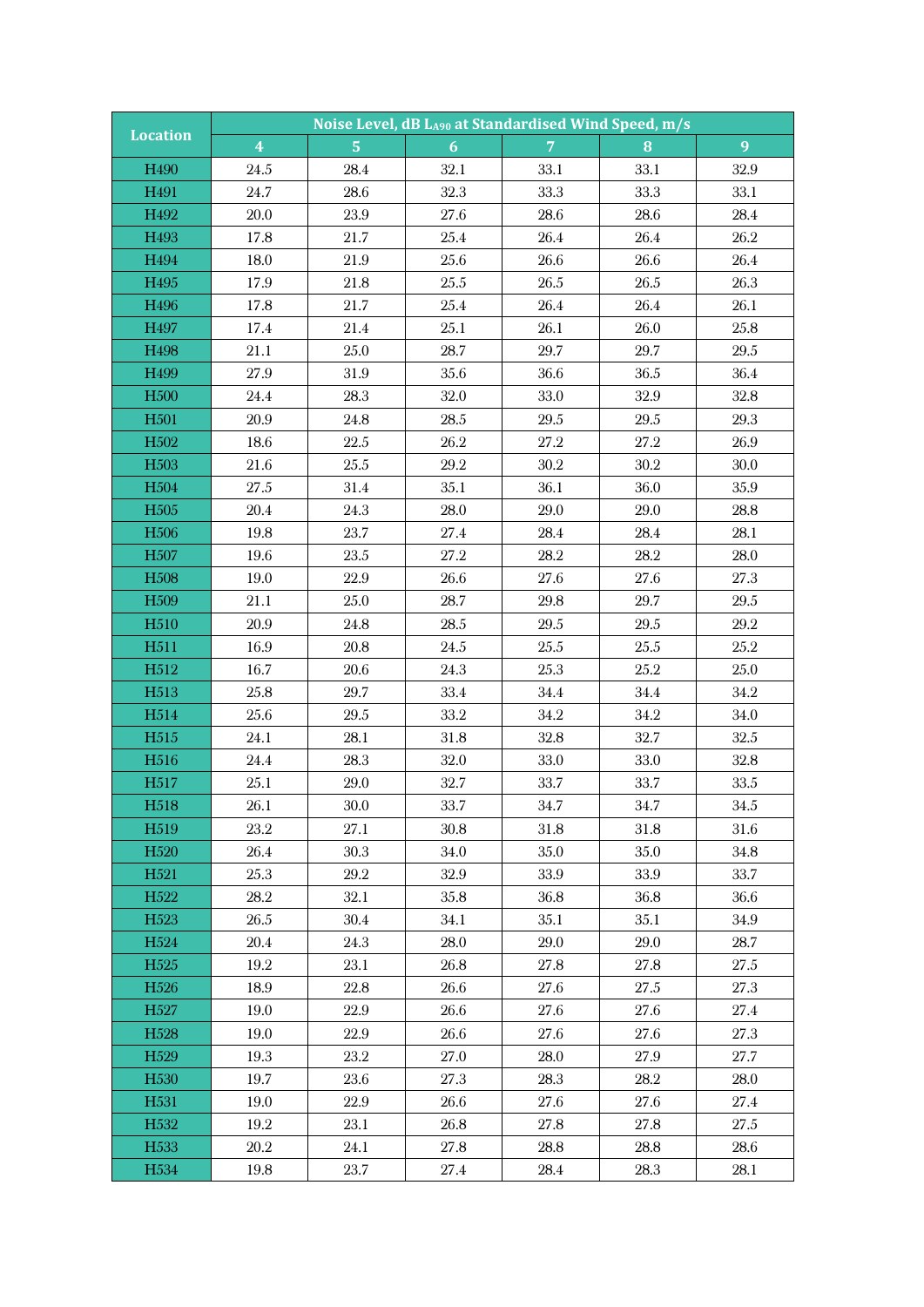| <b>Location</b>  | Noise Level, dB LA90 at Standardised Wind Speed, m/s |                |                |                |          |          |  |  |
|------------------|------------------------------------------------------|----------------|----------------|----------------|----------|----------|--|--|
|                  | $\overline{\mathbf{4}}$                              | $\overline{5}$ | 6 <sup>1</sup> | $\overline{7}$ | 8        | 9        |  |  |
| H <sub>535</sub> | 19.7                                                 | 23.6           | 27.3           | 28.3           | 28.3     | 28.1     |  |  |
| H536             | 19.4                                                 | 23.4           | 27.1           | 28.1           | 28.0     | $27.8\,$ |  |  |
| H537             | 19.3                                                 | 23.3           | 27.0           | 28.0           | 27.9     | 27.7     |  |  |
| H <sub>538</sub> | 18.8                                                 | 22.7           | $26.5\,$       | $27.5\,$       | 27.4     | $27.2\,$ |  |  |
| H <sub>539</sub> | 17.7                                                 | 21.6           | $25.3\,$       | 26.3           | 26.3     | $26.1\,$ |  |  |
| H540             | 22.0                                                 | 25.9           | 29.6           | 30.6           | 30.6     | $30.4\,$ |  |  |
| H541             | 19.1                                                 | 23.0           | 26.8           | $27.8\,$       | 27.7     | 27.5     |  |  |
| H542             | 29.6                                                 | $33.5\,$       | 37.2           | 38.2           | 38.2     | 38.1     |  |  |
| H543             | $29.9\,$                                             | 33.8           | 37.5           | 38.5           | 38.5     | 38.4     |  |  |
| H544             | $30.5\,$                                             | 34.5           | 38.2           | $39.2\,$       | 39.1     | 39.0     |  |  |
| H545             | $27.5\,$                                             | 31.4           | 35.1           | 36.1           | 36.1     | $35.9\,$ |  |  |
| H546             | $21.9\,$                                             | 25.8           | 29.5           | $30.5\,$       | 30.4     | 30.2     |  |  |
| H547             | 21.7                                                 | 25.6           | $29.3\,$       | $30.3\,$       | 30.3     | 30.1     |  |  |
| H <sub>548</sub> | 21.9                                                 | 25.8           | $29.5\,$       | $30.5\,$       | $30.5\,$ | $30.2\,$ |  |  |
| H549             | 21.9                                                 | 25.8           | 29.5           | $30.5\,$       | $30.5\,$ | $30.2\,$ |  |  |
| H <sub>550</sub> | 25.7                                                 | 29.6           | 33.3           | 34.3           | $34.2\,$ | 34.1     |  |  |
| H <sub>551</sub> | 22.3                                                 | 26.2           | 29.9           | 30.9           | 30.9     | 30.7     |  |  |
| H <sub>552</sub> | 24.7                                                 | 28.6           | 32.3           | 33.3           | 33.3     | 33.1     |  |  |
| H <sub>553</sub> | 22.0                                                 | 25.9           | 29.6           | 30.6           | 30.5     | 30.3     |  |  |
| H554             | $22.6\,$                                             | 26.5           | $30.2\,$       | $31.2\,$       | $31.2\,$ | 31.0     |  |  |
| H <sub>555</sub> | 21.7                                                 | 25.6           | 29.3           | 30.3           | 30.3     | 30.0     |  |  |
| H <sub>556</sub> | 22.8                                                 | 26.7           | 30.4           | $31.4\,$       | 31.3     | 31.1     |  |  |
| H <sub>557</sub> | $26.5\,$                                             | 30.4           | 34.1           | 35.1           | 35.1     | 34.9     |  |  |
| H <sub>558</sub> | 26.7                                                 | 30.6           | 34.3           | 35.3           | 35.3     | 35.1     |  |  |
| H559             | $20.9\,$                                             | 24.8           | $28.5\,$       | $29.5\,$       | 29.5     | 29.2     |  |  |
| H <sub>560</sub> | 23.0                                                 | 26.9           | 30.6           | 31.6           | 31.6     | $31.4\,$ |  |  |
| H <sub>561</sub> | $22.5\,$                                             | 26.4           | 30.1           | $31.1\,$       | 31.1     | $30.9\,$ |  |  |
| H <sub>562</sub> | 28.5                                                 | 32.4           | 36.1           | 37.1           | 37.1     | 37.0     |  |  |
| H <sub>563</sub> | $29.0\,$                                             | $32.9\,$       | 36.6           | 37.6           | 37.6     | 37.5     |  |  |
| H <sub>564</sub> | 28.9                                                 | 32.9           | 36.6           | 37.6           | 37.5     | 37.4     |  |  |
| H <sub>565</sub> | 30.1                                                 | 34.0           | 37.8           | 38.8           | 38.7     | 38.6     |  |  |
| H <sub>566</sub> | 28.8                                                 | 32.7           | 36.5           | 37.5           | 37.4     | 37.3     |  |  |
| H <sub>567</sub> | 31.9                                                 | 35.8           | $39.5\,$       | 40.5           | 40.5     | 40.4     |  |  |
| H <sub>568</sub> | 27.1                                                 | 31.0           | 34.7           | 35.7           | 35.7     | 35.6     |  |  |
| H <sub>569</sub> | 26.7                                                 | 30.6           | 34.3           | 35.3           | 35.3     | $35.2\,$ |  |  |
| H <sub>570</sub> | $23.6\,$                                             | 27.5           | 31.2           | $32.2\,$       | 32.2     | 31.9     |  |  |
| H <sub>571</sub> | 23.5                                                 | 27.4           | 31.1           | 32.1           | 32.1     | 31.9     |  |  |
| H572             | 26.7                                                 | 30.6           | 34.3           | 35.3           | 35.3     | 35.1     |  |  |
| H <sub>573</sub> | 19.4                                                 | 23.3           | 27.0           | 28.0           | 28.0     | 27.7     |  |  |
| H574             | 22.6                                                 | 26.5           | 30.2           | 31.2           | 31.2     | 31.0     |  |  |
| H <sub>575</sub> | 29.3                                                 | 33.2           | 36.9           | 37.9           | 37.9     | 37.8     |  |  |
| H <sub>576</sub> | 24.6                                                 | 28.6           | $32.3\,$       | 33.3           | $33.2\,$ | 33.0     |  |  |
| H <sub>577</sub> | $23.3\,$                                             | 27.2           | 30.9           | 31.9           | 31.9     | 31.6     |  |  |
| H <sub>578</sub> | 25.4                                                 | 29.3           | 33.0           | 34.0           | 33.9     | 33.8     |  |  |
| H <sub>579</sub> | 27.3                                                 | 31.2           | 34.9           | 35.9           | 35.9     | 35.7     |  |  |